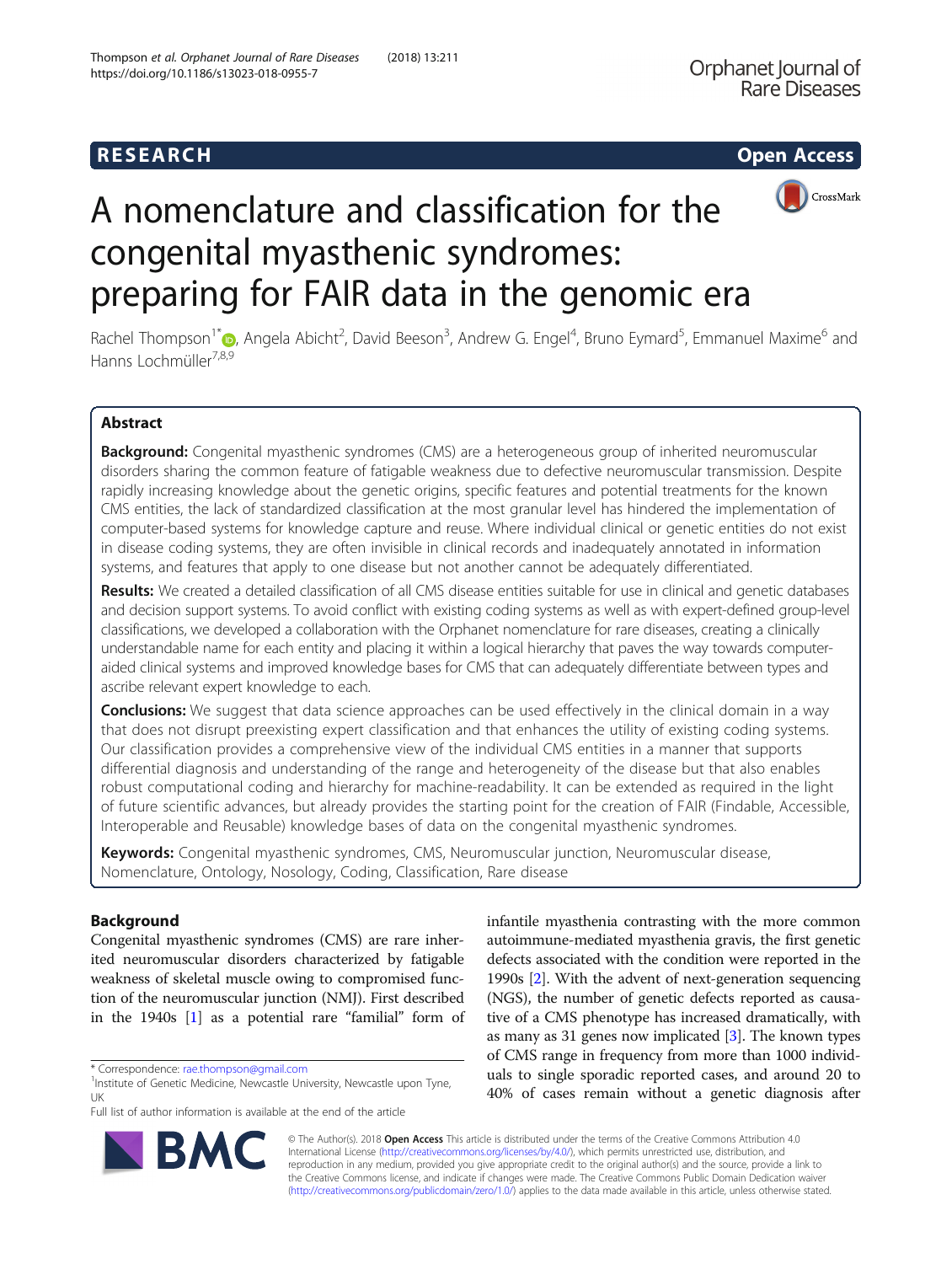exome sequencing [[3\]](#page-15-0). Although all CMS share the common features of NMJ pathology and fatigable weakness, the severity of the disease, its course of progression, specific phenotypic manifestations and even effective treatments are highly variable between the different types. Furthermore, different pathogenic changes within the same gene may result in different pathological processes and therefore markedly different disease manifestations and therapeutic options [\[4](#page-15-0)].

Within this complex environment, it is clear not only that precision in diagnosis is important in order to correctly define the disease and institute appropriate treatment, but that precision in coding or classification of this diagnosis is a prerequisite for any attempt at systematizing knowledge and linking it to a specific CMS type. Yet coding and classification has long been a vexed issue in the rare disease field as a whole, going far beyond CMS [[5](#page-15-0)]. Where clinical or genetic entities do not have a named entry in disease coding systems, they are often invisible in clinical records and inadequately annotated in information systems, since features that apply to one disease but not another cannot be adequately differentiated [\[6](#page-15-0)].

Coinciding with the dramatic increase in genomic data and computational approaches to diagnosis, recent years have seen the emergence of new data science approaches and their application to clinical problems to allow the systematization of existing and newly generated clinical knowledge in a way that is more accessible to computational analysis. This has been termed the FAIR data approach, an acronym that stands for Findable, Accessible, Interoperable and Reusable and represents the concept that the utility of clinical and research data is dramatically increased if it can be made accessible to reuse by others [\[7](#page-15-0)]. Precision in nomenclature terms is just one aspect of making a dataset FAIR, but nevertheless a crucial one in order to attach the right knowledge to the right disease. Our present study aimed to create a comprehensive classification for all CMS disease entities as a starting point that will then allow generation of FAIR-compliant datasets of knowledge about each type.

### Methods

We began by defining the CMS disease entities to be considered in the classification. We adopted a broad definition of CMS as any genetic neuromuscular condition manifesting with fatigable weakness of skeletal muscle and apparent NMJ involvement. We defined individual CMS "unique entities" at (a) gene level in cases where the presumed pathomechanism is identical for defects anywhere in a given gene, or (b) sub-gene level in cases where different defects in different regions of the same gene result in different disease manifestations due to differing pathomechanisms (e.g. to differentiate slow-channel from fast-channel syndromes within the same acetylcholine receptor gene). We did not split the classification to account for variable severity, age of onset or incomplete penetrance of phenotypic features where the underlying pathomechanism is the same, and we excluded non-CMS presentations of disorders caused by defects in the same genes that may also cause CMS presentation (e.g. kidney presentations of LAMB2 defects). In the case of genetic entities affecting ubiquitous metabolic pathways (glycosylation defects, mitochondrial defects), some specific mutations cause a primary neuromuscular transmission defect, and these are included in our classification, while other mutations cause wider organ involvement, where the neuromuscular transmission defect may become irrelevant or not detectable (e.g. syndromic congenital disorders of glycosylation, encephalomyopathy), and these are then classified elsewhere.

The entities thus defined therefore aim to be those that from a data science perspective are sufficiently granular to allow the mapping of disease to feature and extend the range of knowledge about that specific disease entity. Based on this framework, through a literature review we developed a comprehensive listing of all unique CMS clinical and genetic entities described to date that met our criteria for inclusion. We captured the range of terminology used in the literature to describe or name each entity or group of entities. Using their publicly available online browsers, we then reviewed the most widely used medical and genetic coding systems to establish their coverage of these published CMS disease entities. Table [1](#page-2-0) provides details of the coding systems analyzed, the browsers used and the summary results of the search.

From the results of the initial stage of the research, we concluded that all existing coding systems had major gaps in coverage, in most cases caused by inadequate levels of granularity, with the most granular entities either completely or partially absent. Given the pressing need to define a fully granular classification for the "data science" purposes described above, we initiated a collaboration with Orphanet to extend the Orphanet nomenclature [[8\]](#page-15-0) to include our unique CMS disease entities. We aimed to avoid creation of a competing classification given the multiplicity of systems already in existence, and Orphanet was selected as the most suitable system for this collaboration because it aims to be a fully comprehensive coding system specifically designed for rare disease; it makes use of a hierarchical system or tree-like structure in which disease entities can be grouped in different logical ways; it includes mappings to many other coding systems at appropriate levels of granularity thus ensuring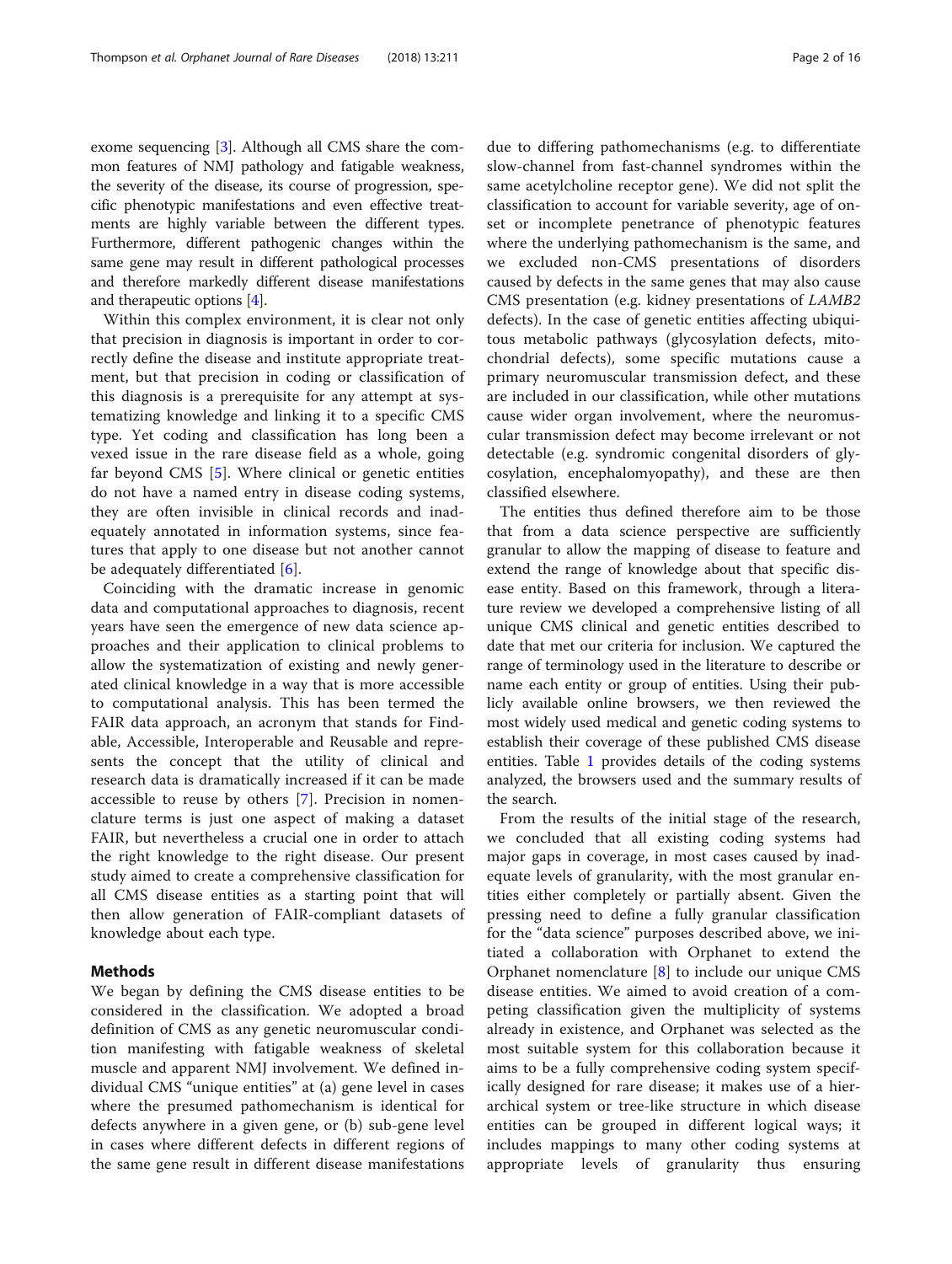| Page 3 of 16 |  |  |
|--------------|--|--|
|              |  |  |

| Coding system                                                            | Terminology browser used                                     | Coding for congenital<br>myasthenic syndromes<br>class/category | Coding for individual CMS types                                                                                                                                                                                                                                               |
|--------------------------------------------------------------------------|--------------------------------------------------------------|-----------------------------------------------------------------|-------------------------------------------------------------------------------------------------------------------------------------------------------------------------------------------------------------------------------------------------------------------------------|
| International Classification of<br>Disease (ICD) Revision 11             | https://icd.who.int/browse11/l-m/en                          | 8C61: Congenital myasthenic<br>syndromes                        | No coding but textual description of<br>four categories:<br>Congenital myasthenic syndrome with<br>presynaptic defect, Synaptic basal<br>lamina-associated CMS, Congenital<br>myasthenia with postsynaptic defect,<br>CMS with glycosylation<br>deficiency, Unidentified CMS. |
| International Classification of<br>Disease (ICD) Revision 10             | http://apps.who.int/classifications/<br>icd10/browse/2016/en | G70.2: Congenital and<br>developmental myasthenia               | Not present                                                                                                                                                                                                                                                                   |
| Medical Subject Headings<br>(MeSH)                                       | https://meshb.nlm.nih.gov/search                             | C16.320.590: Myasthenic<br>Syndromes, Congenital                | Not present                                                                                                                                                                                                                                                                   |
| Systematized Nomenclature<br>of Medicine - Clinical Terms<br>(SNOMED CT) | http://browser.ihtsdotools.org/                              | 230672006: Congenital<br>myasthenia (disorder)                  | Not present                                                                                                                                                                                                                                                                   |
| Orphanet nomenclature<br>of rare diseases                                | https://www.orpha.net/consor/cqi-<br>bin/Disease.php?Ing=EN  | ORPHA:590: Congenital<br>myasthenic syndrome                    | Most granular level is absent. Subclasses<br>are defined:<br>Postsynaptic congenital myasthenic syndromes<br>Presynaptic congenital myasthenic syndromes<br>Synaptic congenital myasthenic syndromes<br>Congenital myasthenic syndromes with<br>glycosylation defect          |
| Online Mendelian Inheritance http://omim.org/<br>in Man (OMIM)           |                                                              | N/A                                                             | Coding of 28 out of 39 entities with "phenotype<br>MIM number" (for detail see Table 2)<br>No hierarchies/ontological features                                                                                                                                                |

<span id="page-2-0"></span>Table 1 Coverage of congenital myasthenic syndromes by the major medical coding systems

interoperability [[9\]](#page-15-0); and it welcomes collaborations with domain experts for the purposes of extending its nomenclature. Orphanet has published a procedural document [[10\]](#page-15-0) for rare disease nomenclature in English that provides detailed guidance for naming entities, which states that names should be based on clinical practice, validated by experts in the field, comprehensive, consistent, and as stable as possible with regard to evolution of scientific knowledge. We therefore defined "descriptive names" for each entity in a manner consistent with the Orphanet guidelines, creating a clinically understandable name for each entity that should be stable notwithstanding the rapid advances in understanding the genetics of CMS. It is important to note that while the descriptive names are valuable from the perspective of human understanding, the essential point is that the disease entities are assigned unique identifiers within the coding system, which enables computer-readability and interoperability with other systems.

At the initial stage, the full listing of unique clinical entities that are classed as a CMS according to our definition is a non-hierarchical nosology or "flat" table (Table [2\)](#page-3-0) mapped to the existing coding systems as appropriate. However, since Orphanet allows the creation of a hierarchical classification in which individual disorders may be grouped into one or multiple parent groups based on specific features, we also created an additional table in which we grouped all the unique entities from Table [2](#page-3-0) based on etiological or other features (Table [3\)](#page-9-0).

#### Results

We defined a total of 39 unique clinical/genetic CMS entities and provided descriptive names for each (Table [2](#page-3-0)). These were mapped to existing OMIM and Orphanet classifications and existing expert-defined descriptive terms for each were captured from the literature to aid in the definition of group-level classification. Treatment options were obtained from the literature  $[4, 11]$  $[4, 11]$  $[4, 11]$  $[4, 11]$  and outlined in Table [2](#page-3-0). We then placed the defined entities within the Orphanet classification and hierarchy below the pre-existing entry for congenital myasthenic syndrome, modifying one existing class name and adding 10 group-level phenotypic classes at various levels of the hierarchy and 39 unique disease entities (Table [3](#page-9-0)).

# **Discussion**

CMS is classed within the European Union as a rare disease (defined as one that affects fewer than 1 in 2000 individuals) and many of the individual CMS entities are ultra-rare. This has substantial implications for knowledge management, since while much highly expert knowledge on CMS does exist, in common with many other rare diseases this knowledge is often "siloed" in individual research or clinical databases in a few expert centers [\[12](#page-15-0)]. Academic publishing still largely relies on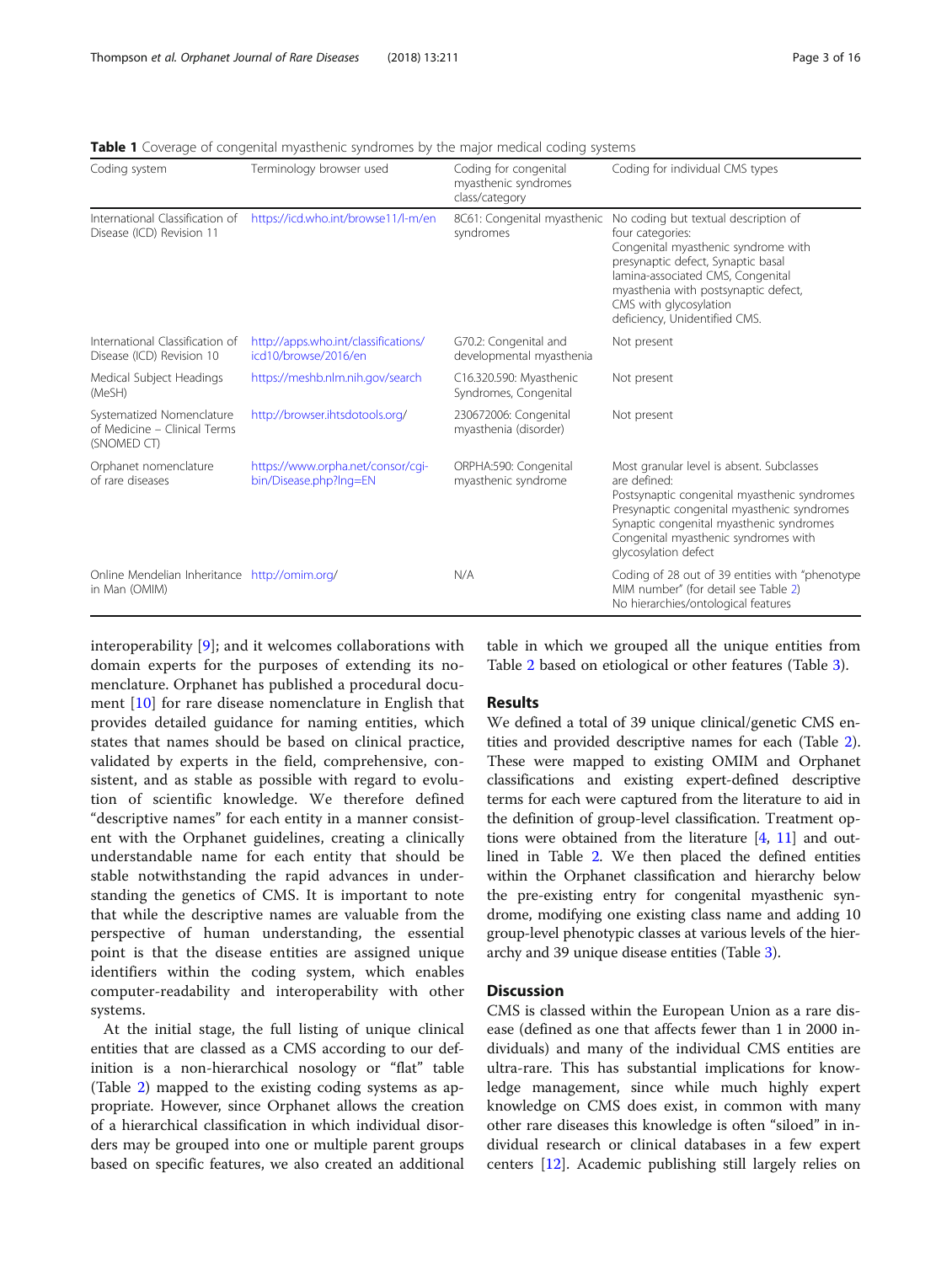<span id="page-3-0"></span>

|                  | Table 2 Nomenclature proposals for individual CMS disease entities and mapping to pre-existing classifications                        |                                                                                                                                                                                                                                                                                                                                                                       |                                                                                                                   |                                                                                                                                  |                                                                                                                                                                                                        |                                                                                     |
|------------------|---------------------------------------------------------------------------------------------------------------------------------------|-----------------------------------------------------------------------------------------------------------------------------------------------------------------------------------------------------------------------------------------------------------------------------------------------------------------------------------------------------------------------|-------------------------------------------------------------------------------------------------------------------|----------------------------------------------------------------------------------------------------------------------------------|--------------------------------------------------------------------------------------------------------------------------------------------------------------------------------------------------------|-------------------------------------------------------------------------------------|
| involved<br>Gene | Proposed descriptive name                                                                                                             | number and name<br>OMIM phenotype                                                                                                                                                                                                                                                                                                                                     | Treatment options [4, 11]                                                                                         | Existing Orphanet name<br>(group level)                                                                                          | Names in literature<br>(group level)                                                                                                                                                                   | Names in literature<br>(entity level)                                               |
| AGRN             | Congenital myasthenic syndrome<br>by pathogenic variants in AGRN<br>due to agrin deficiency caused                                    | Myasthenic syndrome, congenital,<br>postsynaptic defects; CMSPPD<br>with pre- and<br>Alternative/former titles:<br>due to agrin deficiency<br>Myasthenic syndrome,<br>syndrome, congenital,<br>615120: Myasthenic<br>congenital,<br>8; CMS8                                                                                                                           | first line; avoid pyridostigmine<br>acetylcholinesterase inhibitors<br>Salbutamol or ephedrine as                 | syndromes AND ORPHA:98914<br>ORPHA:98913 Postsynaptic<br>myasthenic syndromes<br>congenital myasthenic<br>Presynaptic congenital | and maintenance<br>development<br>· Defects in<br>endplate                                                                                                                                             | . Agrin deficiency                                                                  |
| ALG14            | Congenital myasthenic syndrome<br>due to a defect of glycosylation<br>caused by pathogenic variants<br>in ALG14                       | 616227: Myasthenic syndrome,<br>without tubular<br>Alternative/former titles:<br>15; CMS15<br>syndrome,<br>CMSWTA<br>aggregates;<br>Myasthenic<br>congenital,<br>congenital,                                                                                                                                                                                          | Pyridostigmine as first line;<br>may benefit from addition<br>of 3,4-diaminopyridine                              | myasthenic syndromes with<br>ORPHA:353327 Congenital<br>glycosylation defect                                                     | myasthenia with<br>glycosylation<br>glycosylation<br>glycosylation<br>glycosylation<br>Limb-girdle-<br>. CMS due to<br>. Congenital<br>. Defects in<br>deficiency<br>defects of<br>abnormal<br>protein | ALG14 myasthenia                                                                    |
| ALG2             | Congenital myasthenic syndrome<br>due to a defect of glycosylation<br>caused by pathogenic variants<br>in ALG2                        | 616228: Myasthenic syndrome,<br>Alternative/former titles:<br>with tubular<br>3; CMSTA3<br>syndrome,<br>14; CMS14<br>Myasthenic<br>congenital,<br>aggregates<br>congenital,                                                                                                                                                                                           | Pyridostigmine as first line;<br>may benefit from addition<br>of 3,4-diaminopyridine                              | myasthenic syndromes with<br>ORPHA:353327 Congenital<br>glycosylation defect                                                     | myasthenia with<br>glycosylation<br>glycosylation<br>glycosylation<br>glycosylation<br>. CMS due to<br>·Limb-girdle-<br>Congenital<br>Defects in<br>deficiency<br>defects of<br>abnormal<br>protein    | . ALG2 myasthenia                                                                   |
| CHAT             | Congenital myasthenic syndrome<br>caused by pathogenic variants<br>acetyltransferase deficiency<br>due to endplate choline<br>in CHAT | associated with episodi<br>gravis, familial infantile,<br>syndrome, presynaptic,<br>Congenital myasthenic syndrome<br>Myasthenia, familial infantile, FIM,<br>6, presynaptic; CMS6<br>254210: Myasthenic syndrome,<br>type la2, CMS1a2, CMS la2,<br>Alternative/former titles:<br>apnea; CMSEA<br>Myasthenic<br>congenital,<br>Myasthenia<br>congenital,<br>2, FIMG2, | Pyridostigmine as first line;<br>may benefit from addition<br>of 3,4-diaminopyridine or<br>salbutamol / ephedrine | ORPHA:98914 Presynaptic<br>congenital myasthenic<br>syndromes                                                                    | episodic apnea<br>Synthesis and<br>Acetylcholine<br>Recycling of<br>CMS with                                                                                                                           | . CMS with episodic<br>Endplate choline<br>acetyltransferase<br>deficiency<br>apnea |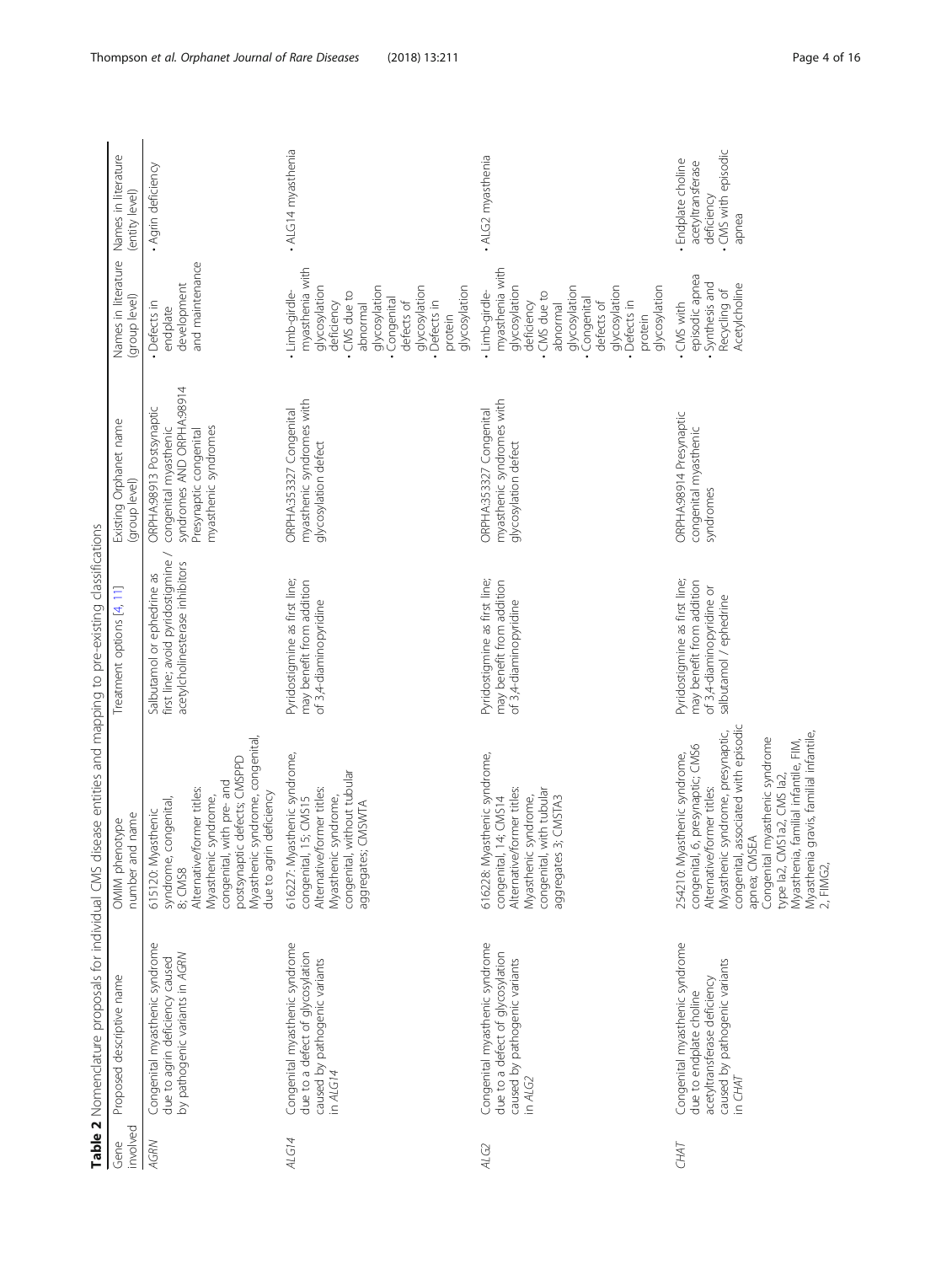|                    | Table 2 Nomenclature proposals for individual CMS disease entities and mapping to pre-existing classifications (Continued)               |                                                                                                                                                                                            |                                                                                                                                                                                       |                                                             |                                                                                |                                       |
|--------------------|------------------------------------------------------------------------------------------------------------------------------------------|--------------------------------------------------------------------------------------------------------------------------------------------------------------------------------------------|---------------------------------------------------------------------------------------------------------------------------------------------------------------------------------------|-------------------------------------------------------------|--------------------------------------------------------------------------------|---------------------------------------|
| involved<br>Gene   | Proposed descriptive name                                                                                                                | number and name<br>OMIM phenotype                                                                                                                                                          | Treatment options [4, 11]                                                                                                                                                             | Existing Orphanet name<br>(group level)                     | Names in literature<br>(group level)                                           | Names in literature<br>(entity level) |
| CHRNA1             | defect caused by a pathogenic<br>to an acetylcholine receptor<br>myasthenic syndrome due<br>Slow-channel congenital<br>variant in CHRNA1 | 601462: Myasthenic syndrome,<br>1a, slow-channel;<br>type IIA, CMS2a,<br>Alternative/former titles:<br>syndrome,<br>congenital,<br>Myasthenic<br>congenital,<br>CMS <sub>2a</sub><br>CMS1a | Fluoxetine or quinidine as first<br>acetylcholinesterase inhibitors<br>line; avoid pyridostigmine /                                                                                   | congenital myasthenic syndromes<br>ORPHA:98913 Postsynaptic | abnormalities of<br>syndrome, SCS<br>Slow-channel<br>the AChR<br>· Kinetic     |                                       |
| CHRNA1             | Fast-channel congenital myasthenic<br>syndrome due to an acetylcholine<br>pathogenic variants in CHRNA1<br>receptor defect caused by     | 608930: Myasthenic syndrome,<br>1b, fast-channel;<br>1b, fast-channel;<br>syndrome,<br>congenital,<br>Myasthenic<br>congenital,<br>CMS1b<br>CMS1b                                          | may benefit from addition of<br>Pyridostigmine as first line;<br>3,4-diaminopyridine. Avoid<br>salbutamol / ephedrine or<br><b>B2-adrenergic</b> agonists<br>(fluoxetine / quinidine) | congenital myasthenic syndromes<br>ORPHA:98913 Postsynaptic | Fast-channel syn-<br>abnormalities of<br>drome, FCS<br>the AChR<br>· Kinetic   |                                       |
| CHRNA1             | Congenital myasthenic syndrome<br>pathogenic variants in CHRNA1<br>receptor deficiency caused by<br>due to primary acetylcholine         | $\stackrel{\triangle}{\geq}$                                                                                                                                                               | Pyridostigmine as first line;<br>may benefit from addition<br>of 3,4-diaminopyridine or<br>salbutamol / ephedrine                                                                     | $\stackrel{\triangleleft}{\geq}$                            | · Primary AChR<br>deficiency                                                   |                                       |
| CHRNB <sub>1</sub> | Slow-channel congenital myasthenic<br>syndrome due to an acetylcholine<br>pathogenic variant in CHRNB1<br>receptor defect caused by a    | 616313: Myasthenic syndrome,<br>2a, slow-channel;<br>congenital,<br>CMS <sub>2a</sub>                                                                                                      | first line; avoid pyridostigmine<br>acetylcholinesterase inhibitors<br>Fluoxetine or quinidine as                                                                                     | congenital myasthenic syndromes<br>ORPHA:98913 Postsynaptic | abnormalities of<br>syndrome, SCS<br>· Slow-channel<br>the AChR<br>· Kinetic   |                                       |
| CHRNB1             | receptor defect caused by pathogenic<br>Fast-channel congenital myasthenic<br>syndrome due to an acetylcholine<br>variants in CHRNB1     | $\lessapprox$                                                                                                                                                                              | of salbutamol / ephedrine or<br>Pyridostigmine as first line;<br>may benefit from addition<br>3,4-diaminopyridine. Avoid<br><b>β2-adrenergic agonists</b><br>(fluoxetine / quinidine) | ∕<<br>N                                                     | · Fast-channel syn-<br>abnormalities of<br>drome, FCS<br>the AChR<br>· Kinetic |                                       |
| CHRNB <sub>1</sub> | due to primary acetylcholine receptor<br>Congenital myasthenic syndrome<br>deficiency caused by pathogenic<br>variants in CHRNB1         | receptor deficiency;<br>616314: Myasthenic syndrome,<br>2c, associated with<br>acetylcholir<br>congenital,<br>CMS <sub>2c</sub>                                                            | Pyridostigmine as first line;<br>may benefit from addition<br>of 3,4-diaminopyridine or<br>salbutamol / ephedrine                                                                     | congenital myasthenic syndromes<br>ORPHA:98913 Postsynaptic | · Primary AChR<br>deficiency                                                   |                                       |
| CHRND              | Slow-channel congenital myasthenic<br>syndrome due to an acetylcholine<br>pathogenic variant in CHRND<br>receptor defect caused by a     | 616321: Myasthenic syndrome,<br>3a, slow-channel;<br>congenital,<br>CMS3a                                                                                                                  | first line; avoid pyridostigmine /<br>acetylcholinesterase inhibitors<br>Fluoxetine or quinidine as                                                                                   | congenital myasthenic syndromes<br>ORPHA:98913 Postsynaptic | abnormalities of<br>syndrome, SCS<br>· Slow-channel<br>the AChR<br>· Kinetic   |                                       |
| CHRND              | Fast-channel congenital myasthenic<br>syndrome due to an acetylcholine<br>pathogenic variants in CHRND<br>receptor defect caused by      | 616322: Myasthenic syndrome,<br>3b, fast-channel;<br>congenital,<br>CMS3b                                                                                                                  | of salbutamol / ephedrine or<br>Pyridostigmine as first line;<br>may benefit from addition<br>3,4-diaminopyridine. Avoid<br><b>B2-adrenergic</b> agonists<br>(fluoxetine / quinidine) | congenital myasthenic syndromes<br>ORPHA:98913 Postsynaptic | · Fast-channel syn-<br>abnormalities of<br>drome, FCS<br>the AChR<br>· Kinetic |                                       |
| CHRND              | Congenital myasthenic syndrome<br>due to primary acetylcholine                                                                           | 616323: Myasthenic syndrome,<br>congenital, 3c, associated with                                                                                                                            | Pyridostigmine as first line;<br>may benefit from addition                                                                                                                            | congenital myasthenic syndromes<br>ORPHA:98913 Postsynaptic | - Primary AChR<br>deficiency                                                   |                                       |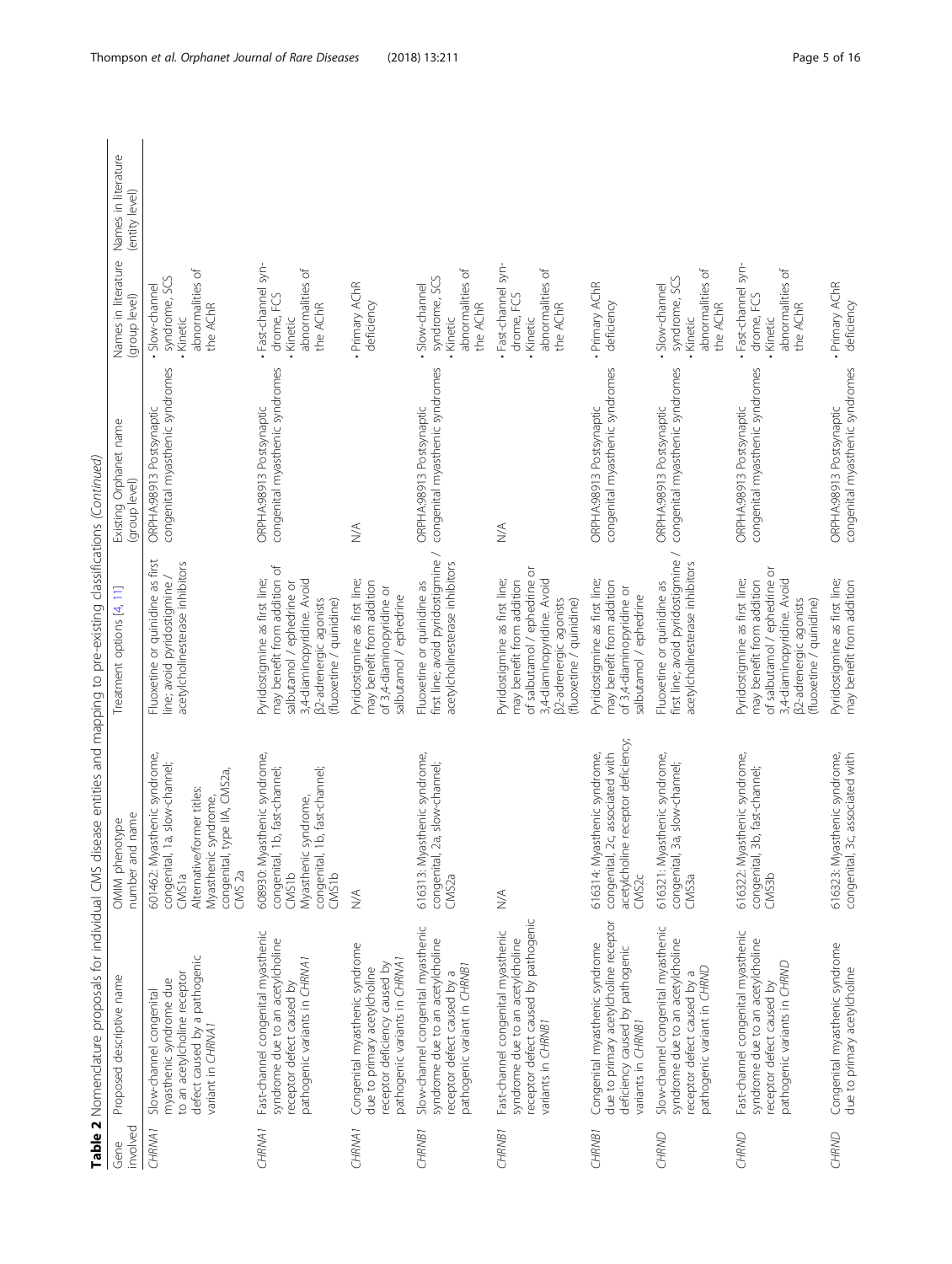|                  | DSCIP CIANT LED AND IN THE STATE OF ARROW ON DIRECT DIRECT DIRECT V                                                                       | sase brind and a china china assess                                                                                                                                                                                                                         | con Dinusia                                                                                                                                                                                 | из тол китаед                                               |                                                                                      |                                                                               |
|------------------|-------------------------------------------------------------------------------------------------------------------------------------------|-------------------------------------------------------------------------------------------------------------------------------------------------------------------------------------------------------------------------------------------------------------|---------------------------------------------------------------------------------------------------------------------------------------------------------------------------------------------|-------------------------------------------------------------|--------------------------------------------------------------------------------------|-------------------------------------------------------------------------------|
| involved<br>Gene | Proposed descriptive name                                                                                                                 | name<br>OMIM phenotype<br>number and                                                                                                                                                                                                                        | Treatment options [4, 11]                                                                                                                                                                   | Existing Orphanet name<br>(group level)                     | Names in literature<br>(group level)                                                 | Names in literature<br>(entity level)                                         |
|                  | receptor deficiency caused by<br>pathogenic variants in CHRND                                                                             | receptor deficiency;<br>acetylcholine<br>CMSc                                                                                                                                                                                                               | of 3,4-diaminopyridine or<br>salbutamol / ephedrine                                                                                                                                         |                                                             |                                                                                      |                                                                               |
| CHRND            | Congenital myasthenic syndrome due<br>to defects in acetylcholine receptor<br>clustering caused by pathogenic<br>variants in CHRND        | $\stackrel{\triangleleft}{\geq}$                                                                                                                                                                                                                            | Pyridostigmine                                                                                                                                                                              | $\stackrel{\triangleleft}{\geq}$                            |                                                                                      |                                                                               |
| CHRNE            | Slow-channel congenital myasthenic<br>syndrome due to an acetylcholine<br>receptor defect caused by a<br>pathogenic variant in CHRNE      | Congenital myasthenic syndrome<br>605809: Myasthenic syndrome,<br>congenital, 4a, slow-channel;<br>type la1, CMS1a1, CMS la1<br>Alternative/former titles:<br>CMS4a                                                                                         | Fluoxetine or quinidine as first<br>acetylcholinesterase inhibitors<br>line; avoid pyridostigmine /                                                                                         | congenital myasthenic syndromes<br>ORPHA:98913 Postsynaptic | abnormalities of<br>syndrome, SCS<br>· Slow-channel<br>the AChR<br>· Kinetic         |                                                                               |
| CHRNE            | receptor defect caused by pathogenic<br>Fast-channel congenital myasthenic<br>syndrome due to an acetylcholine<br>variants in CHRNE       | congenital, 4b, fast-channel; CMS4b<br>616324: Myasthenic syndrome,                                                                                                                                                                                         | Pyridostigmine as first line; may<br>adrenergic agonists (fluoxetine<br>salbutamol / ephedrine or 3,4-<br>diaminopyridine. Avoid <sub>[2-</sub><br>benefit from addition of<br>/ quinidine) | congenital myasthenic syndromes<br>ORPHA:98913 Postsynaptic | ·Fast-channel syn-<br>abnormalities of<br>drome, FCS<br>the AChR<br>· Kinetic        |                                                                               |
| CHRNE            | Congenital myasthenic syndrome due<br>to primary acetylcholine receptor<br>deficiency caused by pathogenic<br>variants in CHRNE           | Myasthenic syndrome, congenital<br>acetylcholine receptor deficiency;<br>Myasthenia, familial infantile, 1,<br>congenital, 4c, associated with<br>608931: Myasthenic syndrome,<br>type ID; CMS1D, CMS ID,<br>Alternative/former titles:<br>CMS4c<br>$FIM$ , | Pyridostigmine as first line; may<br>diaminopyridine or salbutamol<br>benefit from addition of 3,4-<br>ephedrine                                                                            | congenital myasthenic syndromes<br>ORPHA:98913 Postsynaptic | . Primary AChR<br>deficiency                                                         |                                                                               |
| CHRNE            | ion channel conductance caused by<br>with kinetic defect due to reduced<br>Congenital myasthenic syndrome<br>pathogenic variants in CHRNE | $\stackrel{\triangle}{\geq}$                                                                                                                                                                                                                                | Pyridostigmine                                                                                                                                                                              | $\lessgtr$                                                  | abnormalities of<br>conductance<br>- Reduced ion<br>the AChR<br>channel<br>· Kinetic |                                                                               |
|                  | COL13A1 Congenital myasthenic syndrome due<br>to collagen 13 defects caused by<br>pathogenic variants in COL13A1                          | 616720: Myasthenic syndrome,<br>congenital, 19; CMS19                                                                                                                                                                                                       | line; may benefit from addition<br>Salbutamol / ephedrine as first<br>of 3,4-diaminopyridine.<br>Pyridostigmine likely<br>ineffective.                                                      | congenital myasthenic syndromes<br>ORPHA:98913 Postsynaptic | basal-lamina as-<br>Synaptic space<br>Synaptic and<br>syndromes<br>sociated          |                                                                               |
| COLO             | Congenital myasthenic syndrome due<br>deficiency caused by pathogenic<br>to endplate acetylcholinesterase<br>variants in COLQ             | Myasthenic syndrome, congenital,<br>603034: Myasthenic syndrome,<br>Endplate acetylcholinesterase<br>Engel congenital myasthenic<br>Alternative/former titles:<br>congenital, 5; CMS5<br>deficiency; EAD<br>syndrome                                        | first line; avoid pyridostigmine<br>acetylcholinesterase inhibitors<br>Salbutamol or ephedrine as                                                                                           | ORPHA:98915 Synaptic congenital<br>myasthenic syndromes     | basal-lamina as-<br>· Synaptic space<br>· Synaptic and<br>syndromes<br>sociated      | acetylcholinesterase<br>Endplate AChE<br>deficiency<br>deficiency<br>Endplate |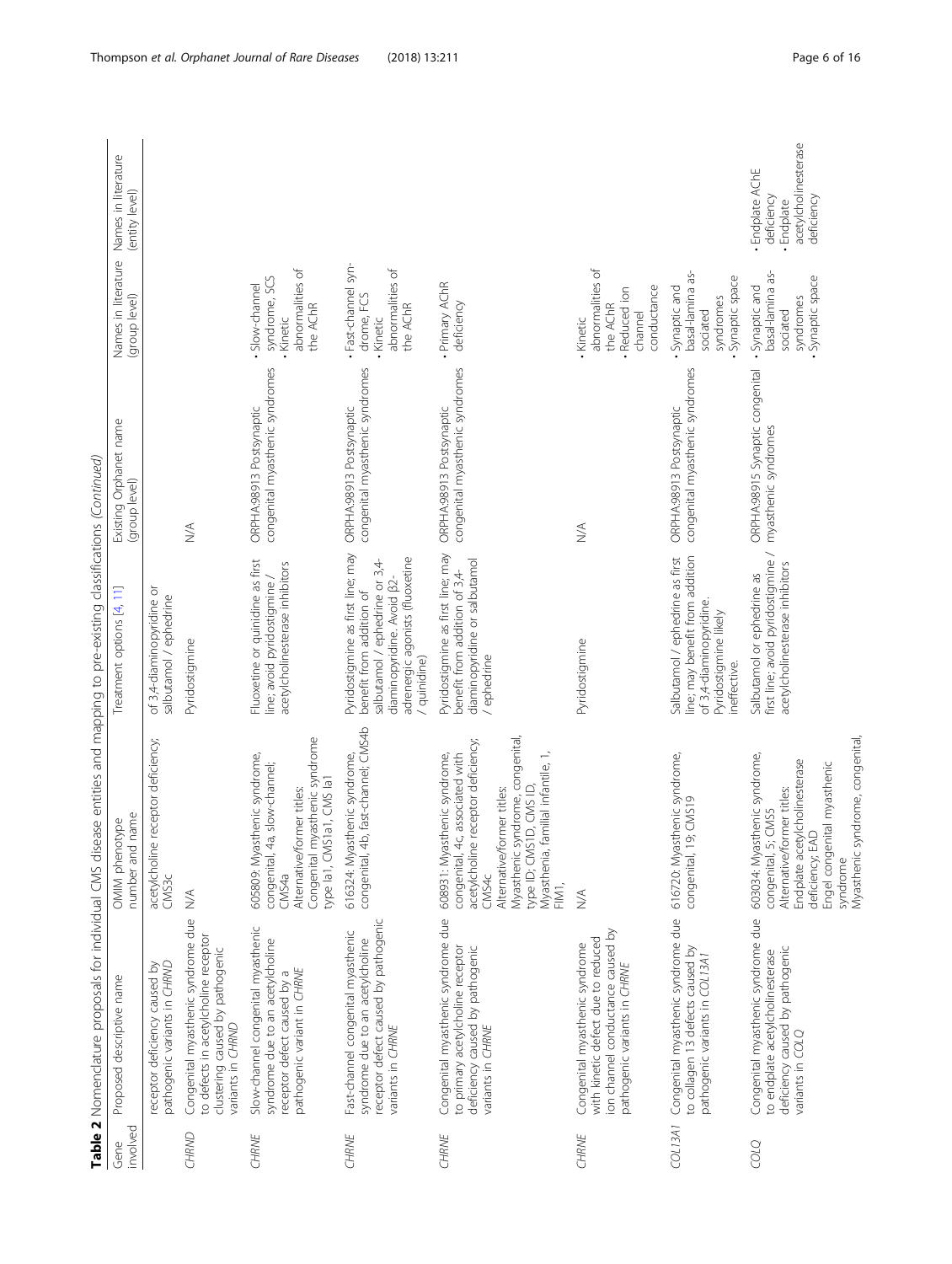|                   | Table 2 Nomenclature proposals for individual CMS disease entities and mapping to pre-existing classifications (Continued) |                                                                                                                                                                                                                          |                                                                                                                    |                                                             |                                                                                                                                                                                                         |                                                                                     |
|-------------------|----------------------------------------------------------------------------------------------------------------------------|--------------------------------------------------------------------------------------------------------------------------------------------------------------------------------------------------------------------------|--------------------------------------------------------------------------------------------------------------------|-------------------------------------------------------------|---------------------------------------------------------------------------------------------------------------------------------------------------------------------------------------------------------|-------------------------------------------------------------------------------------|
| involved<br>Gene  | Proposed descriptive name                                                                                                  | number and name<br>OMIM phenotype                                                                                                                                                                                        | $\equiv$<br>Treatment options [4,                                                                                  | Existing Orphanet name<br>(group level)                     | Names in literature<br>(group level)                                                                                                                                                                    | Names in literature<br>(entity level)                                               |
|                   |                                                                                                                            | Congenital myasthenic syndrome<br>type IC, CMS1c, CMS IC<br>Engel type                                                                                                                                                   |                                                                                                                    |                                                             |                                                                                                                                                                                                         |                                                                                     |
| <b>DOK7</b>       | Congenital myasthenic syndrome due<br>caused by pathogenic variants in<br>to defects in docking protein 7<br>DOK7          | b, CMS Ib, Myasthenic<br>Congenital myasthenic syndrome<br>Myasthenia, limb-girdle, familial<br>254300: Myasthenic syndrome,<br>Alternative/former titles:<br>congenital, 10; CMS10<br>type lb, CMS1<br>myopathy<br>LGM, | first line; avoid pyridostigmine /<br>acetylcholinesterase inhibitors<br>Salbutamol or ephedrine as                | congenital myasthenic syndromes<br>ORPHA:98913 Postsynaptic | and maintenance<br>· Defects within<br>development<br>the AChR-<br>· Defects in<br>clustering<br>endplate<br>pathway                                                                                    | · Dok-7 myasthenia<br>· DOK7-associated<br>limb-girdle-<br>myasthenia<br>- DOK7 CMS |
| DPAGT1            | Congenital myasthenic syndrome due<br>to a defect of glycosylation caused by<br>pathogenic variants in DPAGT1              | with tubular aggregates 2; CMSta2<br>Myasthenic syndrome, congenital,<br>614750: Myasthenic syndrome,<br>Alternative/former titles:<br>congenital, 13; CMS13                                                             | Pyridostigmine as first line; may<br>diaminopyridine or salbutamol<br>benefit from addition of 3,4-<br>ephedrine   | $\lessgtr$                                                  | myasthenia with<br>glycosylation<br>qlycosylation<br>glycosylation<br>glycosylation<br>· Limb-girdle-<br>. CMS due to<br>Congenital<br>deficiency<br>· Defects in<br>defects of<br>abnormal<br>protein  | · DPAGT1 myasthenia                                                                 |
| GFPT <sub>1</sub> | Congenital myasthenic syndrome due<br>to a defect of glycosylation caused by<br>pathogenic variants in GFPT1               | with tubular aggregates 1; CMSTA1<br>Myasthenic syndrome, congenital,<br>610542: Myasthenic syndrome,<br>Alternative/former titles:<br>congenital, 12; CMS12                                                             | Pyridostigmine as first line; may<br>diaminopyridine or salbutamol<br>benefit from addition of 3,4-<br>/ ephedrine | $\leq$                                                      | myasthenia with<br>qlycosylation<br>glycosylation<br>glycosylation<br>glycosylation<br>·Limb-girdle-<br>. CMS due to<br>. Congenital<br>· Defects in<br>deficiency<br>defects of<br>abnormal<br>protein | GFPT1 myasthenia                                                                    |
| GMPPB             | Congenital myasthenic syndrome due<br>to a defect of glycosylation caused by<br>pathogenic variants in GMPPB               | the LGMD phenotype<br>minus the myasthenic features)<br>(615352 is for<br>$\leq$                                                                                                                                         | Pyridostigmine as first line; may<br>diaminopyridine or salbutamol<br>benefit from addition of 3,4-<br>/ ephedrine | ⋚                                                           | myasthenia with<br>glycosylation<br>glycosylation<br>glycosylation<br>- Limb-girdle-<br>. CMS due to<br>. Congenital<br>deficiency<br>defects of<br>abnormal                                            | GMPPB myasthenia                                                                    |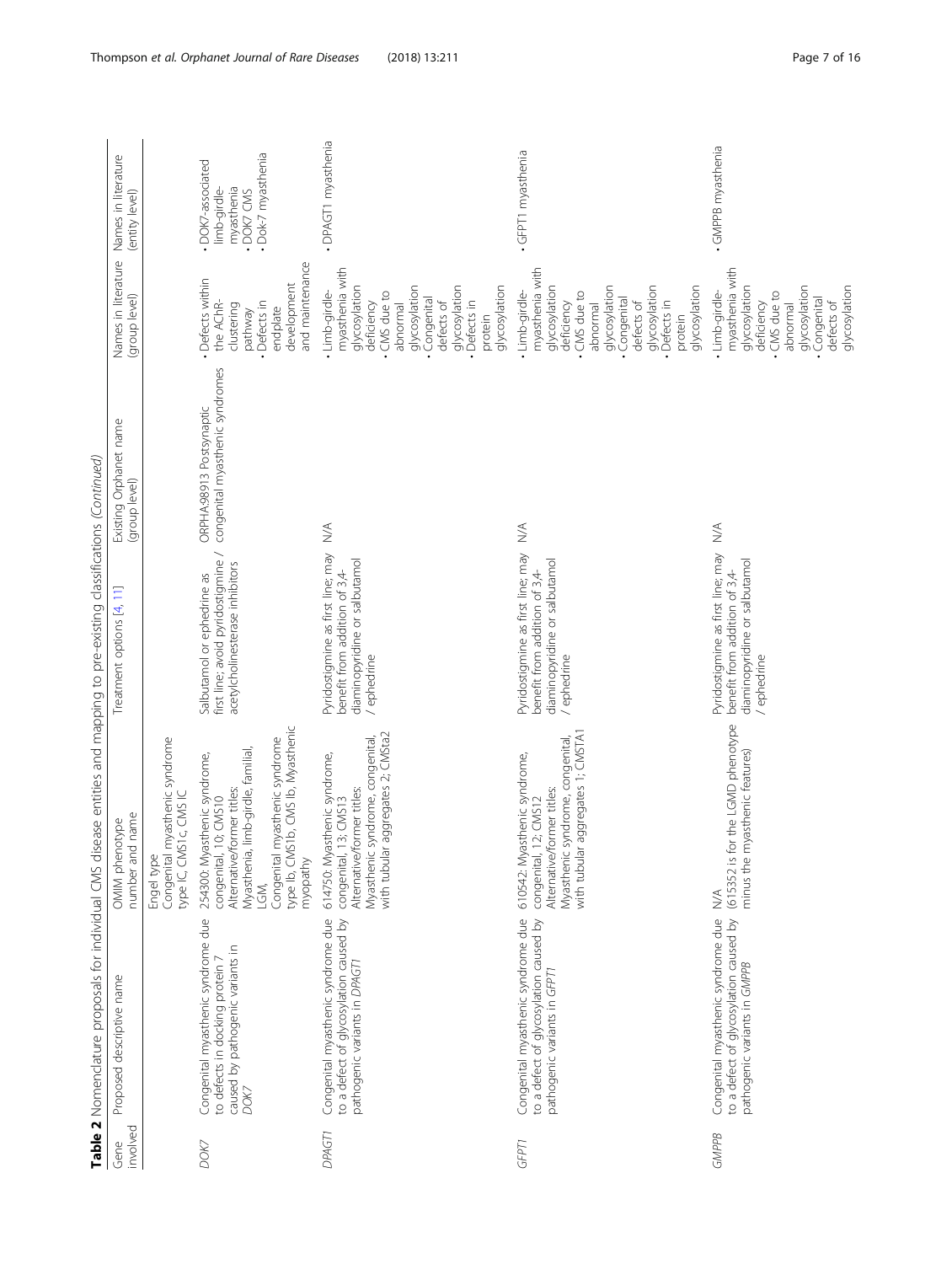|                   | Table 2 Nomenclature proposals for individual CMS disease entities and mapping to pre-existing classifications (Continued)                         |                                                                                                                                                                                                         |                                                                                                                    |                                                             |                                                                                                                                                          |                                                                  |
|-------------------|----------------------------------------------------------------------------------------------------------------------------------------------------|---------------------------------------------------------------------------------------------------------------------------------------------------------------------------------------------------------|--------------------------------------------------------------------------------------------------------------------|-------------------------------------------------------------|----------------------------------------------------------------------------------------------------------------------------------------------------------|------------------------------------------------------------------|
| involved<br>Gene  | Proposed descriptive name                                                                                                                          | number and name<br>OMIM phenotype                                                                                                                                                                       | Treatment options [4, 11]                                                                                          | Existing Orphanet name<br>(group level)                     | Names in literature<br>(group level)                                                                                                                     | Names in literature<br>(entity level)                            |
|                   |                                                                                                                                                    |                                                                                                                                                                                                         |                                                                                                                    |                                                             | glycosylation<br>Defects in<br>protein                                                                                                                   |                                                                  |
| LAMB <sub>2</sub> | Congenital myasthenic syndrome due<br>to laminin beta 2 deficiency caused<br>by pathogenic variants in LAMB2                                       | $\stackrel{\triangle}{\geq}$                                                                                                                                                                            | Salbutamol or ephedrine                                                                                            | ORPHA:98915 Synaptic congenital<br>myasthenic syndromes     | lamina-associated<br>· Synaptic basal<br>syndromes                                                                                                       | Laminin beta2<br>deficiency                                      |
| LRP4              | Congenital myasthenic syndrome due<br>to defects in low-density lipoprotein<br>receptor-related protein 4 caused by<br>pathogenic variants in LRP4 | 616304: Myasthenic syndrome,<br>$, 17;$ CMS17<br>congenital                                                                                                                                             | first line; avoid pyridostigmine<br>acetylcholinesterase inhibitors<br>Salbutamol or ephedrine as                  | congenital myasthenic syndromes<br>ORPHA:98913 Postsynaptic | and maintenance<br>· Defects within<br>development<br>the AChR-<br>· Defects in<br>clustering<br>endplate<br>pathway                                     | • LRP4 myasthenia                                                |
| MUSK              | Congenital myasthenic syndrome due<br>to defects in MuSK caused by<br>pathogenic variants in MUSK                                                  | acetylcholine receptor deficiency;<br>616,325: Myasthenic syndrome,<br>, 9, associated with<br>congenital<br>CM <sub>59</sub>                                                                           | first line; avoid pyridostigmine<br>acetylcholinesterase inhibitors<br>Salbutamol or ephedrine as                  | congenital myasthenic syndromes<br>ORPHA:98913 Postsynaptic | and maintenance<br>· Defects within<br>development<br>the AChR-<br>· Defects in<br>clustering<br>endplate<br>pathway                                     | Congenital MuSK<br>· MuSK deficiency<br>myasthenia               |
| <b>MYO9A</b>      | Congenital myasthenic syndrome due<br>to a defect in Myosin 9A caused by<br>pathogenic variants in MYO9A                                           | $\stackrel{<}{\geq}$                                                                                                                                                                                    | Pyridostigmine                                                                                                     | congenital myasthenic syndromes<br>ORPHA:98914 Presynaptic  | • Axonal transport<br>· Presynaptic                                                                                                                      | . Myosin 9a<br>deficiency                                        |
| PLEC1             | Congenital myasthenic syndrome due<br>to plectin deficiency caused by<br>pathogenic variants in PLEC1                                              | $\stackrel{\triangle}{\geq}$                                                                                                                                                                            | Pyridostigmine                                                                                                     | $\lessgtr$                                                  | myasthenic<br>syndromes<br>. Other                                                                                                                       | Plectin deficiency                                               |
| PREPL             | PREPL that predict reduced filling of<br>Congenital myasthenic syndrome<br>caused by pathogenic variants in<br>synaptic vesicles with ACh          | 616224: Myasthenic syndrome,<br>Alternative/former titles:<br>congenital, 22; CMS22<br>PREPL deficiency                                                                                                 | Pyridostigmine                                                                                                     | $\stackrel{\triangleleft}{\geq}$                            | myasthenia with<br>Synthesis and<br>Acetylcholine<br>glycosylation<br>Recycling of<br>- Limb-girdle-<br>myasthenic<br>syndromes<br>deficiency<br>. Other | PREPL deficiency<br>. PREPL deletion<br>syndrome                 |
| RAPSN             | Congenital myasthenic syndrome due<br>to endplate rapsyn deficiency caused<br>by pathogenic variants in RAPSN                                      | Myasthenic syndrome, congenital<br>acetylcholine receptor deficiency;<br>616326: Myasthenic syndrome,<br>congenital, 11, associated with<br>Alternative/former titles:<br>CMS le<br>le, CMS1e,<br>CMS11 | Pyridostigmine as first line; may<br>diaminopyridine or salbutamol<br>benefit from addition of 3,4-<br>/ ephedrine | congenital myasthenic syndromes<br>ORPHA:98913 Postsynaptic | and maintenance<br>Defects within<br>development<br>the AChR-<br>· Defects in<br>clustering<br>endplate<br>pathway                                       | Rapsyn deficiency<br>Endplate rapsyn<br>Rapsyn CMS<br>deficiency |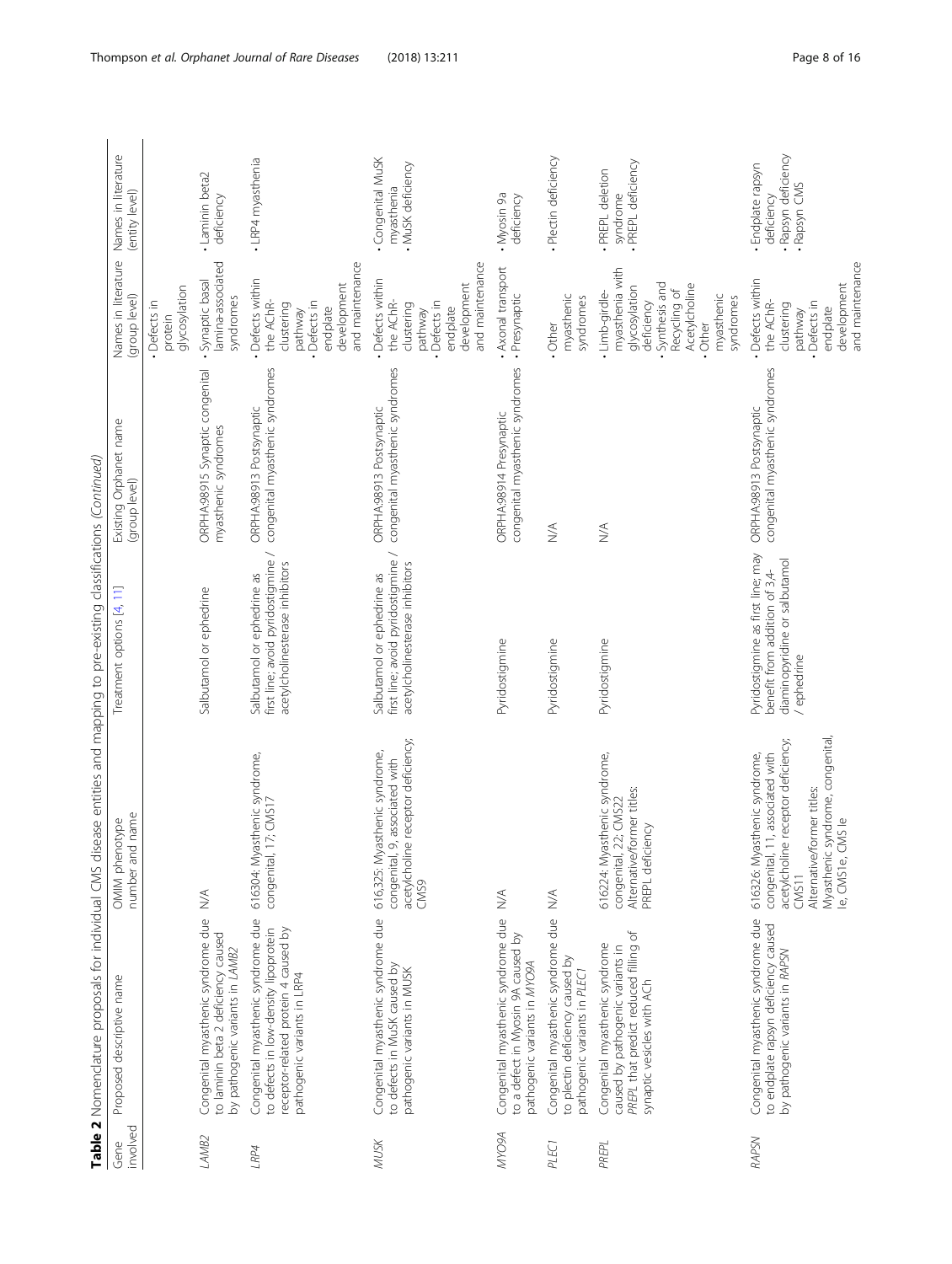| involved<br>Gene    | Proposed descriptive name                                                                                                                 | nd name<br>OMIM phenotype<br>number ar                                                                                                                                                        | Treatment options [4, 11]                                                               | Existing Orphanet name<br>(group level)                     | Names in literature<br>(group level)               | Names in literature<br>(entity level)                         |
|---------------------|-------------------------------------------------------------------------------------------------------------------------------------------|-----------------------------------------------------------------------------------------------------------------------------------------------------------------------------------------------|-----------------------------------------------------------------------------------------|-------------------------------------------------------------|----------------------------------------------------|---------------------------------------------------------------|
| <b>SCN4A</b>        | Congenital myasthenic syndrome due<br>caused by pathogenic variants in<br>to a sodium channel 1.4 defect<br><b>SCN4A</b>                  | Myasthenic syndrome, congenital<br>614198: Myasthenic syndrome,<br>acetazolamide-responsive<br>Alternative/former titles:<br>congenital, 16; CMS16                                            | acetazolamide may be helpful<br>Pyridostigmine as first line;<br>for periodic paralysis | congenital myasthenic syndromes<br>ORPHA:98913 Postsynaptic | myasthenic<br>syndromes<br>Other                   | Sodium channel<br>myasthenia<br>myasthenia<br>Na channel      |
| SLC18A3             | Congenital myasthenic syndrome due<br>pathogenic variants in SLC18A3<br>transporter defect caused by<br>to a vesicular acetylcholine      | congenital, 21, presynaptic; CMS2<br>617239: Myasthenic syndrome,                                                                                                                             | Pyridostigmine                                                                          | congenital myasthenic syndromes<br>ORPHA:98914 Presynaptic  | · Synthesis and<br>acetylcholine<br>recycling of   | · Vesicular ACh<br>transporter<br>deficiency                  |
| SLC25A1             | Congenital myasthenic syndrome due N/A<br>defect caused by pathogenic variants<br>to a mitochondrial citrate carrier<br>in SLC25A1        |                                                                                                                                                                                               | Pyridostigmine as first line; may<br>benefit from addition of 3,4-<br>diaminopyridine   | congenital myasthenic syndromes<br>ORPHA:98914 Presynaptic  | . Other syndromes                                  | · Mitochondrial<br>citrate carrier<br>deficiency              |
| SLC5A7              | Congenital myasthenic syndrome due<br>to a choline transporter defect caused<br>by pathogenic variants in SLC5A7                          | congenital, 20, presynaptic; CMS20<br>617143: Myasthenic syndrome,                                                                                                                            | Pyridostigmine as first line; may<br>benefit from addition of<br>salbutamol / ephedrine | congenital myasthenic syndromes<br>ORPHA:98914 Presynaptic  | · Synthesis and<br>acetylcholine<br>recycling of   | . High-affinity pre-<br>synaptic choline<br>transporter       |
| SNAP25B             | Congenital myasthenic syndrome due<br>to a synaptosomal-associated protein<br>25 defect caused by pathogenic vari-<br>ants in SNAP25B     | Myasthenic syndrome, congenital<br>18, with intellectual disability and<br>616330: Myasthenic syndrome,<br>Alternative/former titles:<br>congenital, 18; CMS18<br>ataxia                      | 3,4-diaminopyridine                                                                     | $\stackrel{\triangleleft}{\geq}$                            | · Synaptic vesicles<br>· Presynaptic<br>exocytosis | SNAP25B deficiency<br>SNAP25-associated<br>SNAP25B CMS<br>CMS |
| SYT2                | Congenital myasthenic syndrome due<br>to a synaptotagmin defect caused by<br>a pathogenic variant in SYT2                                 | Myasthenic syndrome, presynaptic,<br>congenital, with or without motor<br>congenital, 7, presynaptic; CMS7<br>616040: Myasthenic syndrome,<br>Alternative/former titles:<br>neuropathy; MYSPC | 3,4-diaminopyridine                                                                     | congenital myasthenic syndromes<br>ORPHA:98914 Presynaptic  | · Synaptic vesicles<br>Presynaptic<br>exocytosis   | Synaptotagmin 2<br>myasthenia<br>SYT2 CMS                     |
| UNC <sub>13</sub> A | Congenital myasthenic syndrome due<br>to a mammalian uncoordinated-13<br>protein defect caused by a patho-<br>genic variant in UNC13A     | $\stackrel{\triangle}{\geq}$                                                                                                                                                                  | 3,4-diaminopyridine as first line;<br>may benefit from addition of<br>pyridostigmine    | N/A                                                         | · Synaptic vesicles<br>Presynaptic<br>exocytosis   | myasthenia<br>$\cdot$ Munc13-1                                |
| VAMPI               | Congenital myasthenic syndrome due N/A<br>to a vesicle associated membrane<br>protein 1 defect caused by a<br>pathogenic variant in VAMP1 |                                                                                                                                                                                               | Pyridostigmine                                                                          | $\lessapprox$                                               | · Synaptic vesicles<br>· Presynaptic<br>exocytosis | · Synaptobrevin-1<br>myasthenia                               |

Table 2 Nomenclature proposals for individual CMS disease entities and mapping to pre-existing classifications (Continued) Table 2 Nomenclature proposals for individual CMS disease entities and mapping to pre-existing classifications (Continued)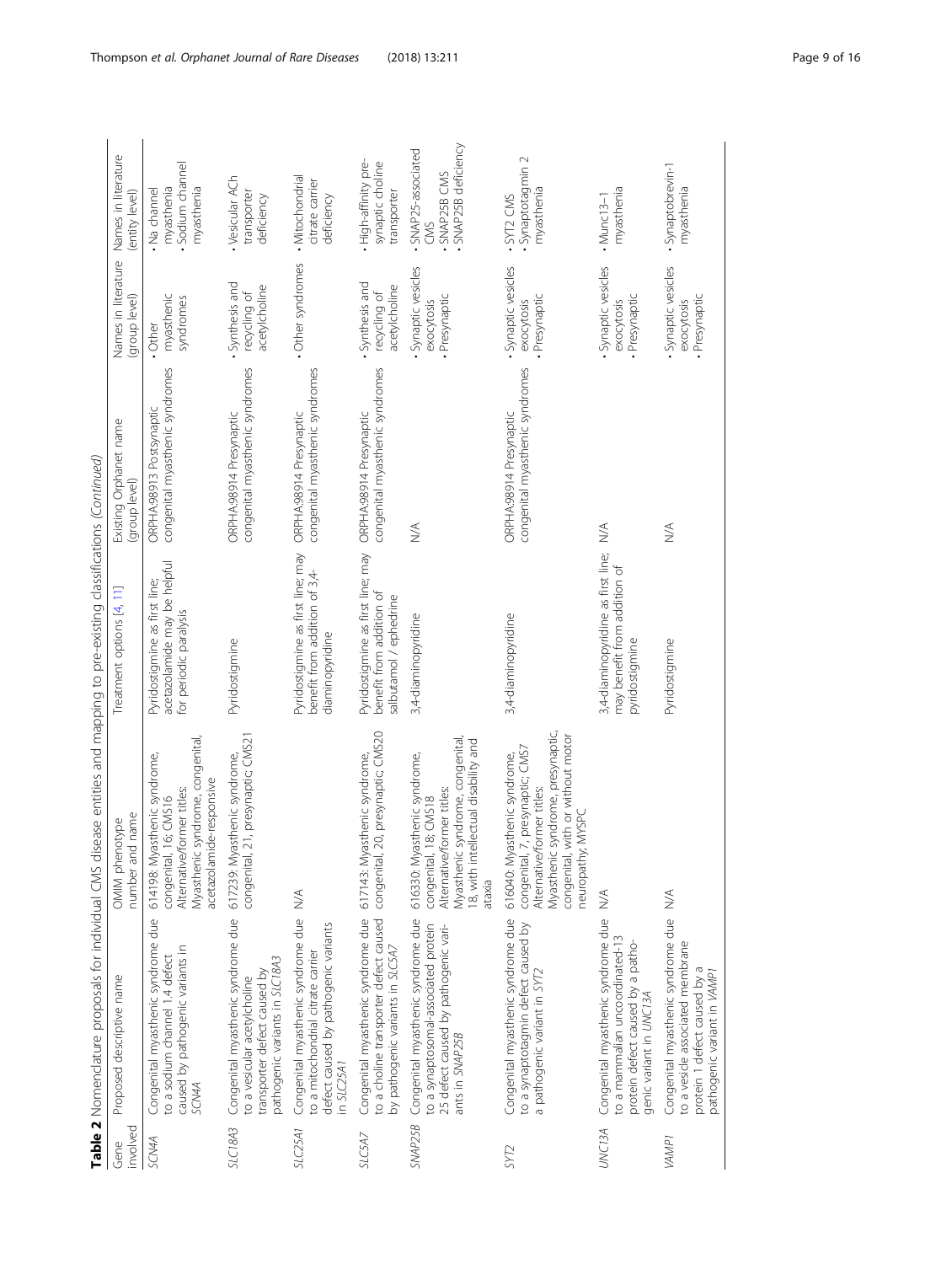| ORPHA        | Typology             | Root                                          | Level 1                                               | Level 2                                                   | <b>TWAIS S</b> I reposed revision or expirance including below Online (220 (Congerman ingustricitie syndrome)<br>Level 3 | Level 4                                                                                                                                     |
|--------------|----------------------|-----------------------------------------------|-------------------------------------------------------|-----------------------------------------------------------|--------------------------------------------------------------------------------------------------------------------------|---------------------------------------------------------------------------------------------------------------------------------------------|
| number       |                      |                                               |                                                       |                                                           |                                                                                                                          |                                                                                                                                             |
| ORPHA:590    | Group of             | Congenital<br>phenomes myasthenic<br>syndrome |                                                       |                                                           |                                                                                                                          |                                                                                                                                             |
| ORPHA: 98913 | Group of<br>phenomes |                                               | Postsynaptic<br>congenital<br>myasthenic<br>syndromes |                                                           |                                                                                                                          |                                                                                                                                             |
| <b>NEW</b>   | Group of<br>phenomes |                                               |                                                       | Congenital myasthenic<br>syndromes with kinetic<br>defect |                                                                                                                          |                                                                                                                                             |
| <b>NEW</b>   | Group of<br>phenomes |                                               |                                                       |                                                           | Fast-channel congenital<br>myasthenic syndromes                                                                          |                                                                                                                                             |
| NEW          | Disease              |                                               |                                                       |                                                           |                                                                                                                          | Fast-channel congenital<br>myasthenic syndrome due to<br>an acetylcholine receptor<br>defect caused by a<br>pathogenic variant in<br>CHRNA1 |
| <b>NEW</b>   | <b>Disease</b>       |                                               |                                                       |                                                           |                                                                                                                          | Fast-channel congenital<br>myasthenic syndrome due to<br>an acetylcholine receptor<br>defect caused by a<br>pathogenic variant in CHRNB1    |
| <b>NEW</b>   | <b>Disease</b>       |                                               |                                                       |                                                           |                                                                                                                          | Fast-channel congenital<br>myasthenic syndrome due to<br>an acetylcholine receptor<br>defect caused by a<br>pathogenic variant in CHRND     |
| <b>NEW</b>   | Disease              |                                               |                                                       |                                                           |                                                                                                                          | Fast-channel congenital<br>myasthenic syndrome due to<br>an acetylcholine receptor<br>defect caused by a<br>pathogenic variant in CHRNE     |
| <b>NEW</b>   | Group of<br>phenomes |                                               |                                                       |                                                           | Slow-channel congenital<br>myasthenic syndromes                                                                          |                                                                                                                                             |
| <b>NEW</b>   | <b>Disease</b>       |                                               |                                                       |                                                           |                                                                                                                          | Slow-channel congenital<br>myasthenic syndrome due to<br>an acetylcholine receptor<br>defect caused by a<br>pathogenic variant in CHRNA1    |
| <b>NEW</b>   | Disease              |                                               |                                                       |                                                           |                                                                                                                          | Slow-channel congenital<br>myasthenic syndrome due to<br>an acetylcholine receptor<br>defect caused by a<br>pathogenic variant in<br>CHRNB1 |
| <b>NEW</b>   | <b>Disease</b>       |                                               |                                                       |                                                           |                                                                                                                          | Slow-channel congenital<br>myasthenic syndrome due to<br>an acetylcholine receptor<br>defect caused by a<br>pathogenic variant in CHRND     |
| <b>NEW</b>   | <b>Disease</b>       |                                               |                                                       |                                                           |                                                                                                                          | Slow-channel congenital<br>myasthenic syndrome due to<br>an acetylcholine receptor<br>defect caused by a<br>pathogenic variant in CHRNE     |
| <b>NEW</b>   | Group of<br>phenomes |                                               |                                                       |                                                           | Congenital myasthenic<br>syndromes with kinetic defect<br>due to reduced ion channel<br>conductance                      |                                                                                                                                             |

<span id="page-9-0"></span>Table 3 Proposed revision of Orphanet hierarchy below ORPHA:590 (Congenital myasthenic syndrome)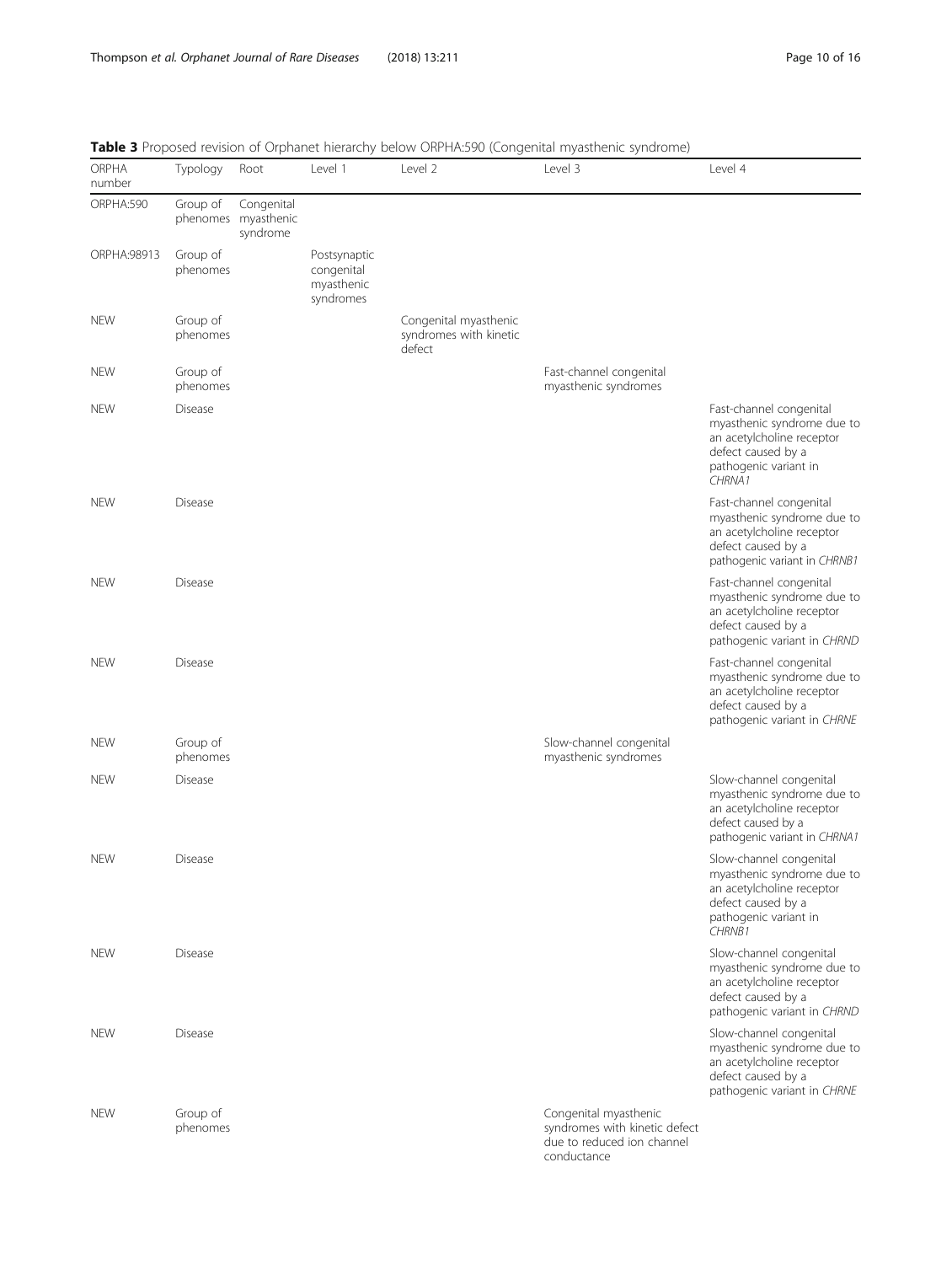| ORPHA<br>number | Typology<br>Root     | Level 1 | Level 2                                                                                                              | Level 3                                                                                                                                                    | Level 4                                                                                                                                                |
|-----------------|----------------------|---------|----------------------------------------------------------------------------------------------------------------------|------------------------------------------------------------------------------------------------------------------------------------------------------------|--------------------------------------------------------------------------------------------------------------------------------------------------------|
| <b>NEW</b>      | <b>Disease</b>       |         |                                                                                                                      |                                                                                                                                                            | Congenital myasthenic<br>syndrome with kinetic defect<br>due to reduced ion channel<br>conductance caused by<br>pathogenic variants in<br><b>CHRNE</b> |
| <b>NEW</b>      | Group of<br>phenomes |         | Congenital myasthenic<br>syndromes with primary<br>acetylcholine receptor<br>deficiency                              |                                                                                                                                                            |                                                                                                                                                        |
| <b>NEW</b>      | <b>Disease</b>       |         |                                                                                                                      | Congenital myasthenic<br>syndrome due to primary<br>acetylcholine receptor<br>deficiency caused by<br>pathogenic variants in<br>CHRNA1                     |                                                                                                                                                        |
| <b>NEW</b>      | <b>Disease</b>       |         |                                                                                                                      | Congenital myasthenic<br>syndrome due to primary<br>acetylcholine receptor<br>deficiency caused by<br>pathogenic variants in<br>CHRNB1                     |                                                                                                                                                        |
| <b>NEW</b>      | <b>Disease</b>       |         |                                                                                                                      | Congenital myasthenic<br>syndrome due to primary<br>acetylcholine receptor<br>deficiency caused by<br>pathogenic variants in CHRND                         |                                                                                                                                                        |
| <b>NEW</b>      | <b>Disease</b>       |         |                                                                                                                      | Congenital myasthenic<br>syndrome due to primary<br>acetylcholine receptor<br>deficiency caused by<br>pathogenic variants in CHRNE                         |                                                                                                                                                        |
| <b>NEW</b>      | Group of<br>phenomes |         | Congenital myasthenic<br>syndromes due to<br>primary or secondary<br>defects in acetylcholine<br>receptor clustering |                                                                                                                                                            |                                                                                                                                                        |
| <b>NEW</b>      | Disease              |         |                                                                                                                      | Congenital myasthenic<br>syndrome due to defects in<br>acetylcholine receptor<br>clustering caused by<br>pathogenic variants in CHRND                      |                                                                                                                                                        |
| <b>NEW</b>      | Disease              |         |                                                                                                                      | Congenital myasthenic<br>syndrome due to endplate<br>rapsyn deficiency caused by<br>pathogenic variants in RAPSN                                           |                                                                                                                                                        |
| <b>NEW</b>      | Group of<br>phenomes |         | Congenital myasthenic<br>syndromes due to<br>defects in endplate<br>development and<br>maintenance                   |                                                                                                                                                            |                                                                                                                                                        |
| <b>NEW</b>      | <b>Disease</b>       |         |                                                                                                                      | Congenital myasthenic<br>syndrome due to agrin<br>deficiency caused by<br>pathogenic variants in AGRN                                                      |                                                                                                                                                        |
| <b>NEW</b>      | <b>Disease</b>       |         |                                                                                                                      | Congenital myasthenic<br>syndrome due to defects in<br>low-density lipoprotein<br>receptor-related protein 4<br>caused by pathogenic vari-<br>ants in LRP4 |                                                                                                                                                        |

# Table 3 Proposed revision of Orphanet hierarchy below ORPHA:590 (Congenital myasthenic syndrome) (Continued)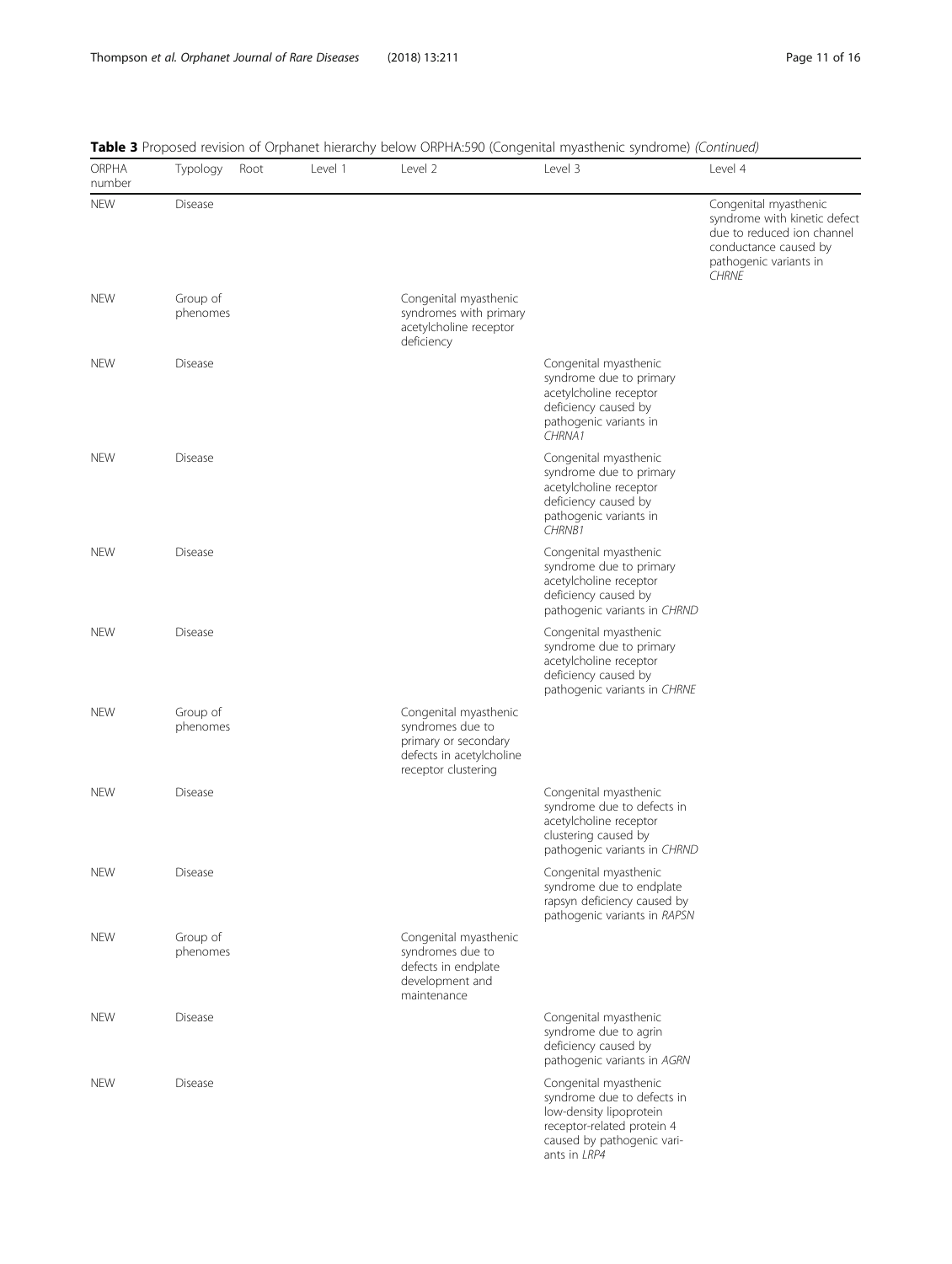| ORPHA<br>number | Typology<br>Root     | Level 1                                              | Level 2                                                                                                                 | <b>Table 3</b> Froposed revision of Orphanet metalchy below Only the 390 (Congerman inyastrichic syndiomic) (Commaca)<br>Level 3             | Level 4 |
|-----------------|----------------------|------------------------------------------------------|-------------------------------------------------------------------------------------------------------------------------|----------------------------------------------------------------------------------------------------------------------------------------------|---------|
| <b>NEW</b>      | Disease              |                                                      |                                                                                                                         | Congenital myasthenic<br>syndrome due to defects in<br>muscle-specific kinase caused<br>by pathogenic variants in<br>MUSK                    |         |
| <b>NEW</b>      | Disease              |                                                      |                                                                                                                         | Congenital myasthenic<br>syndrome due to defects in<br>docking protein 7 caused by<br>pathogenic variants in DOK7                            |         |
| <b>NEW</b>      | <b>Disease</b>       |                                                      | Congenital myasthenic<br>syndrome due to plectin<br>deficiency caused by<br>pathogenic variants in<br>PLEC1             |                                                                                                                                              |         |
| <b>NEW</b>      | <b>Disease</b>       |                                                      | Congenital myasthenic<br>syndrome due to a<br>sodium channel 1.4<br>defect caused by<br>pathogenic variants in<br>SCN4A |                                                                                                                                              |         |
| ORPHA:98914     | Group of<br>phenomes | Presynaptic<br>congenital<br>myasthenic<br>syndromes |                                                                                                                         |                                                                                                                                              |         |
| <b>NEW</b>      | Group of<br>phenomes |                                                      | Congenital myasthenic<br>syndromes due to<br>defective axonal transport                                                 |                                                                                                                                              |         |
| <b>NEW</b>      | Disease              |                                                      |                                                                                                                         | Congenital myasthenic<br>syndrome due to a defect in<br>Myosin 9A caused by<br>pathogenic variants in MYO9A                                  |         |
| <b>NEW</b>      | Group of<br>phenomes |                                                      | Congenital myasthenic<br>syndromes due to<br>defective synthesis or<br>recycling of acetylcholine                       |                                                                                                                                              |         |
| <b>NEW</b>      | <b>Disease</b>       |                                                      |                                                                                                                         | Congenital myasthenic<br>syndrome due to endplate<br>choline acetyltransferase<br>deficiency caused by<br>pathogenic variants in CHAT        |         |
| <b>NEW</b>      | <b>Disease</b>       |                                                      |                                                                                                                         | Congenital myasthenic<br>syndrome caused by<br>pathogenic variants in PREPL<br>that predict reduced filling of<br>synaptic vesicles with ACh |         |
| <b>NEW</b>      | <b>Disease</b>       |                                                      |                                                                                                                         | Congenital myasthenic<br>syndrome due to a choline<br>transporter defect caused by<br>pathogenic variants in SLC5A7                          |         |
| <b>NEW</b>      | <b>Disease</b>       |                                                      |                                                                                                                         | Congenital myasthenic<br>syndrome due to a vesicular<br>acetylcholine transporter<br>defect caused by pathogenic<br>variants in SLC18A3      |         |
| <b>NEW</b>      | Group of<br>phenomes |                                                      | Congenital myasthenic<br>syndromes due to<br>defective synaptic<br>vesicles exocytosis                                  |                                                                                                                                              |         |

Table 3 Proposed revision of Orphanet hierarchy below ORPHA:590 (Congenital myasthenic syndrome) (Continued)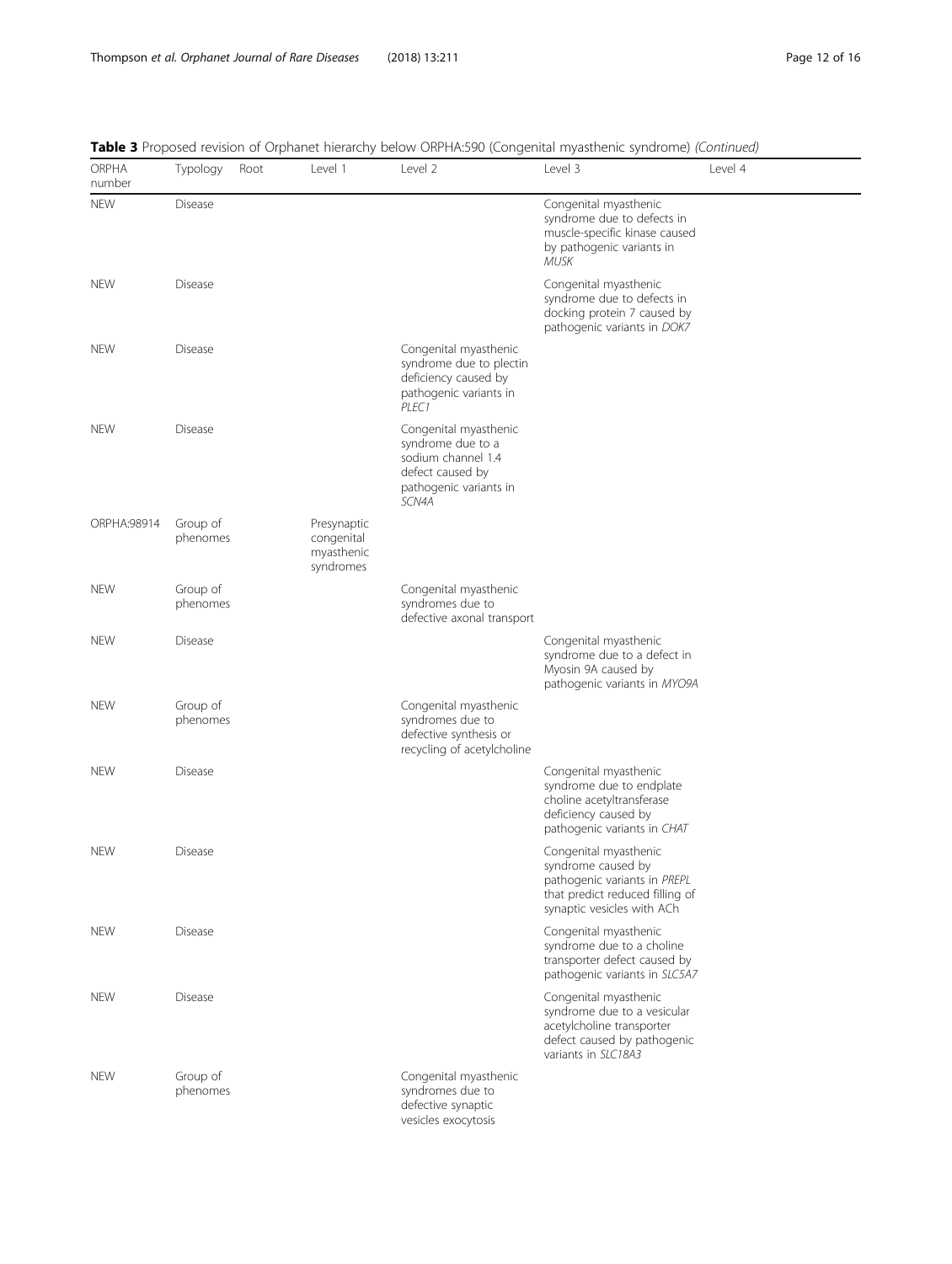| ORPHA<br>number       | Typology<br>Root     | Level 1                                                                                          | Level 2                                                                                                                                     | <b>Table 3</b> Froposed revision of Orphanet meraltriy below Only mosso (Congerinal myastrichic syndiome) (Commaca)<br>Level 3              | Level 4 |
|-----------------------|----------------------|--------------------------------------------------------------------------------------------------|---------------------------------------------------------------------------------------------------------------------------------------------|---------------------------------------------------------------------------------------------------------------------------------------------|---------|
| <b>NEW</b>            | <b>Disease</b>       |                                                                                                  |                                                                                                                                             | Congenital myasthenic<br>syndrome due to a<br>synaptosomal-associated pro-<br>tein 25 defect caused by<br>pathogenic variants in<br>SNAP25B |         |
| <b>NEW</b>            | Disease              |                                                                                                  |                                                                                                                                             | Congenital myasthenic<br>syndrome due to a<br>synaptotagmin defect caused<br>by a pathogenic variant in SYT2                                |         |
| <b>NEW</b>            | <b>Disease</b>       |                                                                                                  |                                                                                                                                             | Congenital myasthenic<br>syndrome due to a<br>mammalian uncoordinated-13<br>protein defect caused by a<br>pathogenic variant in UNC13A      |         |
| <b>NEW</b>            | <b>Disease</b>       |                                                                                                  |                                                                                                                                             | Congenital myasthenic<br>syndrome due to a vesicle<br>associated membrane protein<br>1 defect caused by a<br>pathogenic variant in VAMP1    |         |
| <b>NEW</b>            | Disease              |                                                                                                  | Congenital myasthenic<br>syndrome due to a<br>mitochondrial citrate<br>carrier defect caused by<br>pathogenic variants in<br><b>SLC25A1</b> |                                                                                                                                             |         |
| ORPHA:98915           | Group of<br>phenomes | Synaptic and<br>basal lamina<br>associated<br>congenital<br>myasthenic<br>syndromes <sup>a</sup> |                                                                                                                                             |                                                                                                                                             |         |
| <b>NEW</b>            | <b>Disease</b>       |                                                                                                  |                                                                                                                                             | Congenital myasthenic<br>syndrome due to endplate<br>acetylcholinesterase<br>deficiency caused by<br>pathogenic variants in COLQ            |         |
| <b>NEW</b>            | <b>Disease</b>       |                                                                                                  |                                                                                                                                             | Congenital myasthenic<br>syndrome due to collagen 13<br>defects caused by pathogenic<br>variants in COI 13A1                                |         |
| <b>NEW</b>            | Disease              |                                                                                                  |                                                                                                                                             | Congenital myasthenic<br>syndrome due to laminin<br>beta 2 deficiency caused by<br>pathogenic variants in LAMB2                             |         |
| ORPHA:353327 Group of | phenomes             | Congenital<br>myasthenic<br>syndromes<br>with<br>glycosylation<br>defect                         |                                                                                                                                             |                                                                                                                                             |         |
| <b>NEW</b>            | <b>Disease</b>       |                                                                                                  | Congenital myasthenic<br>syndrome due to a<br>defect of glycosylation<br>caused by pathogenic<br>variants in GFPT1                          |                                                                                                                                             |         |
| <b>NEW</b>            | <b>Disease</b>       |                                                                                                  | Congenital myasthenic<br>syndrome due to a<br>defect of glycosylation<br>caused by pathogenic<br>variants in DPAGT1                         |                                                                                                                                             |         |

Table 3 Proposed revision of Orphanet hierarchy below ORPHA:590 (Congenital myasthenic syndrome) (Continued)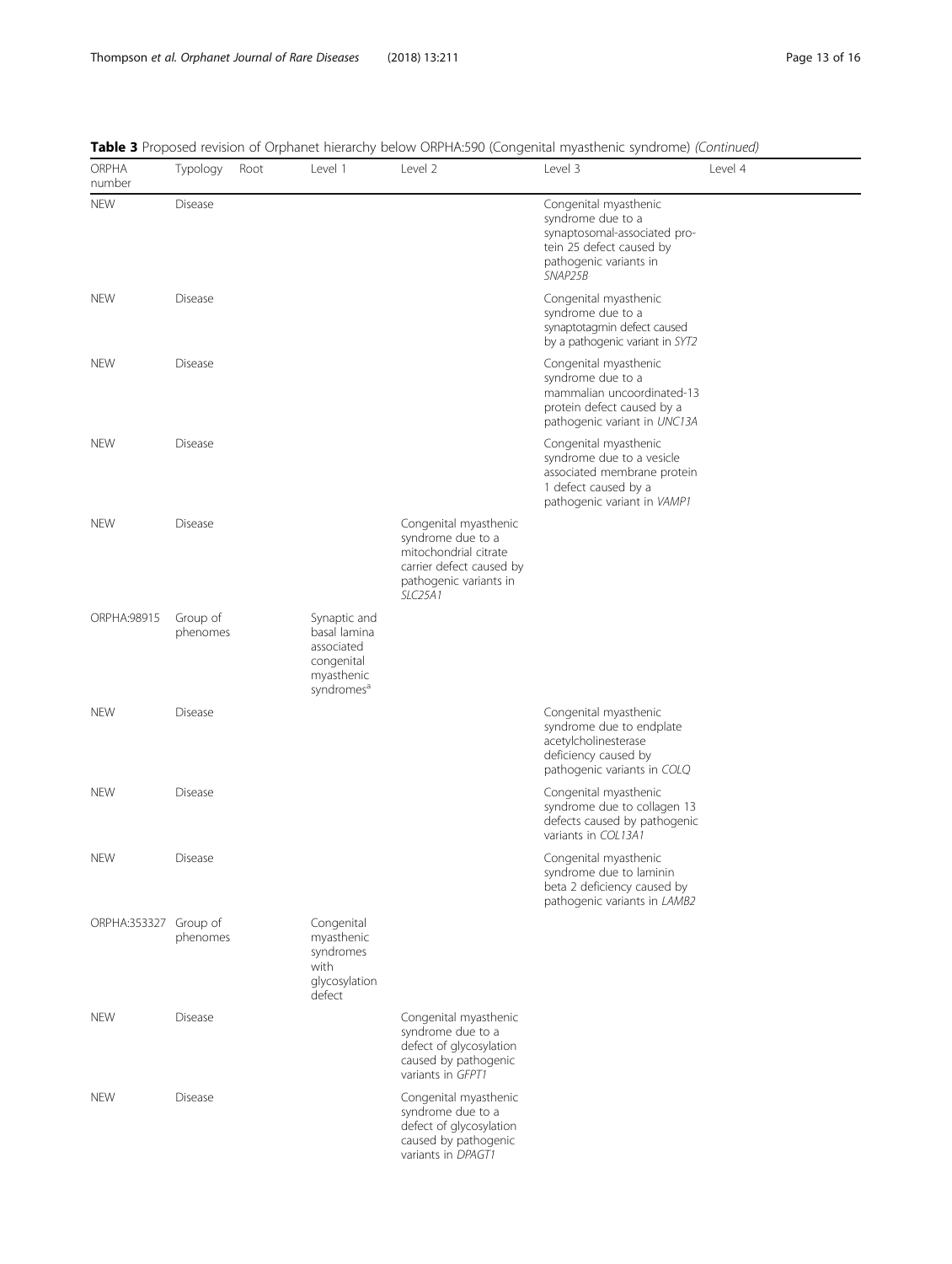Table 3 Proposed revision of Orphanet hierarchy below ORPHA:590 (Congenital myasthenic syndrome) (Continued)

| ORPHA<br>number | Typology<br>Root | Level 1 | Level 2                                                                                                            | Level 3 | Level 4 |
|-----------------|------------------|---------|--------------------------------------------------------------------------------------------------------------------|---------|---------|
| <b>NEW</b>      | <b>Disease</b>   |         | Congenital myasthenic<br>syndrome due to a<br>defect of glycosylation<br>caused by pathogenic<br>variants in ALG2  |         |         |
| <b>NEW</b>      | <b>Disease</b>   |         | Congenital myasthenic<br>syndrome due to a<br>defect of glycosylation<br>caused by pathogenic<br>variants in ALG14 |         |         |
| <b>NEW</b>      | <b>Disease</b>   |         | Congenital myasthenic<br>syndrome due to a<br>defect of glycosylation<br>caused by pathogenic<br>variants in GMPPB |         |         |

<sup>a</sup>name of group updated from "synaptic congenital myasthenic syndromes"

"non-machine-readable" formats such as PDF and this again provides a barrier to easy access and reuse [\[13\]](#page-15-0). This means that not only do fewer clinicians who encounter CMS patients have the relevant experience themselves, but it is also more challenging and time-consuming for them to locate the information they need.

Clinical, genetic and scientific experts in CMS have come together periodically to review and update classifications of the disease at workshops hosted by the European Neuromuscular Centre [\[14](#page-15-0)–[16](#page-15-0)], in NCBI's GeneReviews series [[17](#page-15-0)] and several comprehensive recent review publications [[3,](#page-15-0) [4](#page-15-0), [18](#page-15-0)]. Broad classifications of CMS into presynaptic, synaptic and postsynaptic CMS and CMS with glycosylation defect were originally proposed in 2001 [[15](#page-15-0)], but it is only with the very latest update to the International Classification of Disease (ICD), Revision 11 [[19](#page-15-0)], that these subgroups even receive a mention (without, however, being allocated a classification number). Meanwhile, as the number and variety of CMS disease entities published in the literature has increased, expert-proposed groupings have been extended to include a new group containing defects of endplate development and maintenance [[18](#page-15-0)]. However, the expert reviews have not attempted any standardization of nomenclature in the coding systems, and at the most granular level, individual "atomic" disease entities or subtypes are conspicuous in their absence from all the coding systems except the Online Mendelian Inheritance in Man (OMIM) database [[20](#page-15-0)]. OMIM itself has good (although not entirely comprehensive) coverage of the individual disease entities, each represented by a "phenotype MIM number" and a sequentially numbered name, and is recognized as the authoritative reference for genetic disorders, but is not itself a nosology or ontology but rather a catalogue, which is thus complementary to (and mappable to) the classification we create here.

To counter the problem of lack of representation of rare disease entities in knowledge systems, bringing data

science approaches into the clinical domain has been the focus of a number of recent activities at the European and international level, including the Global Alliance for Genomics and Health (GA4GH) [[21](#page-15-0)], the European Open Science Cloud [[22](#page-15-0)], Big Data to Knowledge (BD2K) [\[23\]](#page-15-0), the Monarch Initiative [[24](#page-15-0)], GO-FAIR [\[25](#page-15-0)], RD-Connect [[26](#page-15-0)] and the new European Joint Programme for Rare Disease to be launched in 2019. Making use of ontologies and coding systems when capturing clinical information and diagnoses is a key step in preparing data for reanalysis and machine-readability [\[27\]](#page-15-0), but in order for this to be of benefit, the coding system must be fit for purpose – which means it must contain the relevant items in the correct relative positions and at appropriate levels of granularity. If this is not the case, data cannot be appropriately connected or connections may produce misleading results. For example, to a clinician familiar with CMS, it goes without saying that the connection between "congenital myasthenic syndrome" and "responsive to pyridostigmine" is true for CMS caused by RAPSN defects and false for that caused by defects in DOK7, but a database that only contains an entry for "congenital myasthenic syndrome" has no way of making that distinction. The result of this is that the specific knowledge that is so familiar to the disease experts cannot easily gain wider currency by being made part of online databases or clinical decision support systems, and furthermore the evidence gathered in a clinical setting in support of particular interventions or particular phenotypic associations cannot be fed back into wider practice by from medical or prescribing records, for example.

Of course, no classification in such a rapidly evolving and heterogeneous field can ever be completely comprehensive, and there are always areas where different decisions could be made, such as about the level of granularity or the range of conditions to include. Our inclusion criteria were based primarily on clinical and phenotypic presentation together with some pathomechanistic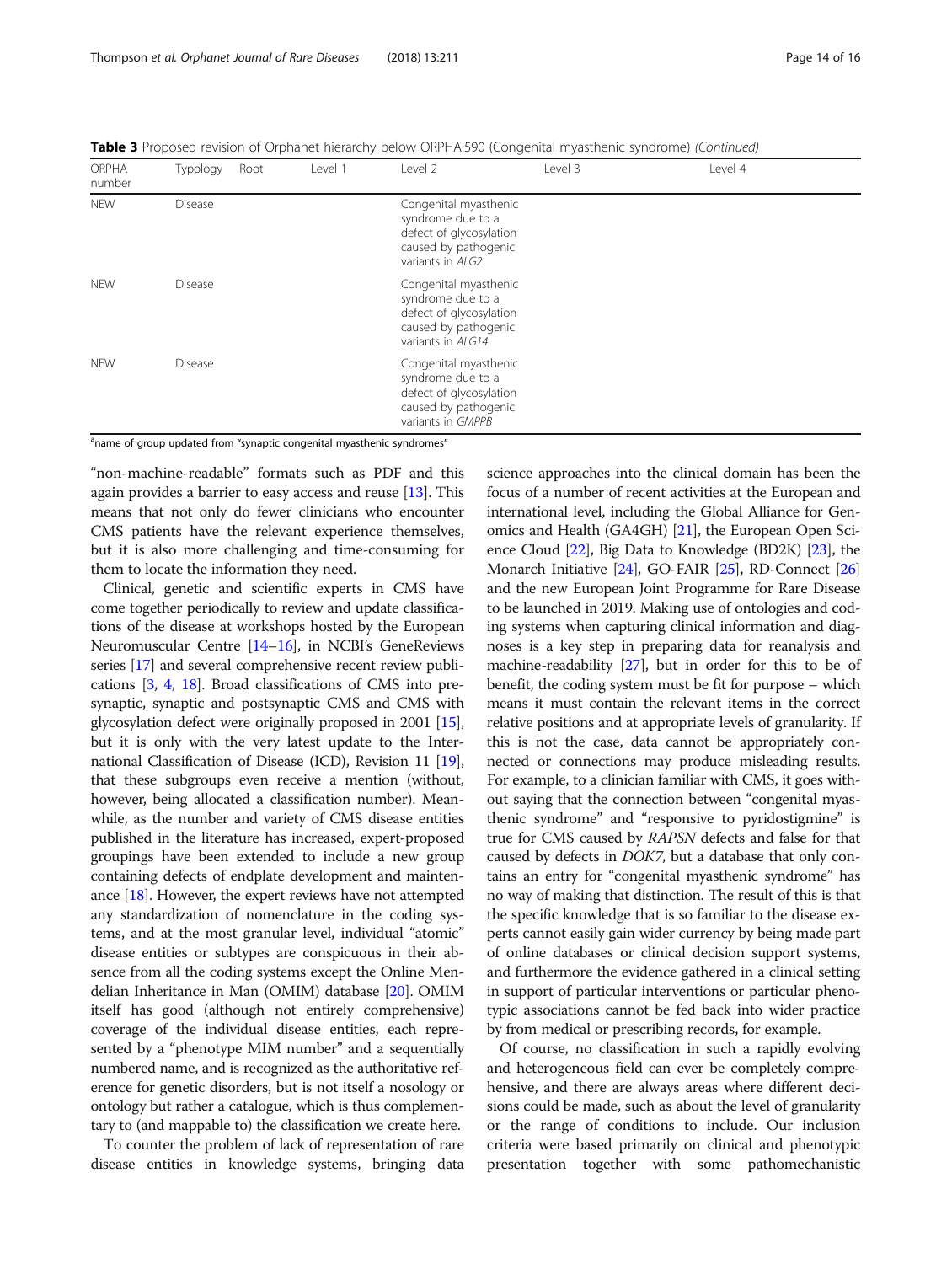insights, while a purely gene-based approach might have produced a classification not exclusively including CMS presentations but also kidney or skin disease presentations caused by different defects in the same genes. In addition, there are other neuromuscular conditions that do have detectable morphological and functional disturbances of the neuromuscular junction, but where these are considered to be secondary to the primary pathology or of minor clinical relevance as compared to the primary clinical manifestation (e.g. spinal muscular atrophy or myotubular myopathy). These conditions are classified in different systems and do not appear in our CMS classification. However, from a data science perspective, the choice of what to include or exclude can indeed be left to expert opinion and is of secondary importance compared to the depth and detail of what is covered, and crucially, its internal logic and relationships with other entities and other classification systems [[27](#page-15-0)]. The CMS entities that we have defined fit perfectly as subclasses within the broader coding systems like ICD and SNOMED-CT and map at a 1:1 level to the phenotype MIM numbers where these exist (see Table [2](#page-3-0)). They can be grouped into preexisting etiological groups such as pre- and post-synaptic (Table [3\)](#page-9-0), and are amenable to multiple other functional, phenotypic and therapeutic groupings as appropriate ("responsive to acetylcholinesterase inhibitors", "with limb-girdle phenotype", "associated with episodic apnea" or "characterized by tubular aggregates", for example).

To take full advantage of the classification developed here, it will be necessary that these next steps are taken, since the development of classification systems, even with names that aim to have some clinical relevance, is of limited diagnostic or therapeutic value in itself. Rather, it should be thought of as the essential foundation onto which more precise clinical and diagnostic pictures of each disease entity can be built, and it is this systematization of knowledge that can then be brought back into the diagnostic and clinical arena to result in improved diagnostic algorithms and clinical information systems. One future development well supported by Orphanet that is a logical extension of the classification to allow improved diagnostic algorithms is the mapping of entities from the classification to their individual phenotypic features using appropriate phenotypic descriptors from ontologies such as the Human Phenotype Ontology [\[28](#page-15-0)]. This creates a matrix of detailed information about each disease entity in both computer-accessible and human-readable formats, and is something that can now be achieved for CMS by a similar consensus process. In addition, since many CMSs are treatable, but the treatment varies by type, we can use the classification to differentiate treatments by type as shown in Table [3](#page-9-0) and also now have the opportunity to take this further in a machine-readable manner through the development of pharmacogenomic algorithms that give

clinicians easier access to specific treatment recommendations once a particular CMS type has been identified. Furthermore, although NGS techniques have still not solved every CMS case, as science advances, we can expect that new genetic defects will be uncovered that account for some of the remaining undiagnosed congenital myasthenic syndromes, and we have thus ensured that this present classification can easily be extended with new entities.

## Conclusions

Knowledge about the full range, etiology and heterogeneity of the congenital myasthenic syndromes has increased rapidly in the NGS era. These diseases present specific challenges owing to their rarity and heterogeneity but also possess certain features – not the least of which is responsiveness to treatment – that make their unambiguous differentiation worthwhile. The benefits of developing a fully granular classification for this group of conditions are thus not purely academic. Although not designed as a diagnostic tool, the detailed classification in a single system of each individual CMS with a defect of neuromuscular transmission as the primary feature provides clinicians and geneticists with an overview of the currently recognized congenital myasthenic syndromes both as individual entities and as logical groupings and this can provide guidance towards the differential diagnoses for a patient with a broad CMS phenotypic presentation. Making use of an unambiguous clinically understandable descriptive name assists in the clinical differentiation of the different diseases, particularly by clinicians less familiar with these rare conditions, while attaching the descriptive name to a code within a recognized coding system enables existing knowledge to be better systematized, thus paving the way towards computer-aided clinical systems and machine-learning algorithms suitable for the NGS era. Through this collaboration between clinical experts and data science experts, we have shown that data science approaches can be used effectively in the clinical domain in a way that does not disrupt preexisting classification by experts and that enhances the utility of preexisting coding systems, building on both to create a more comprehensive result. The classification we have defined can be used in clinical administration systems as an integral part of the Orphanet nomenclature and can be used in scientific publications and clinical case reports to unambiguously define the CMS type in question. It can be extended and modified as required by future scientific advances, but already provides the starting point for the creation of FAIR knowledge bases of data related to the congenital myasthenic syndromes.

#### Abbreviations

BD2K: Big Data to Knowledge; CMS: Congenital myasthenic syndrome; FAIR: Findable, accessible, interoperable and reusable; GA4GH: Global Alliance